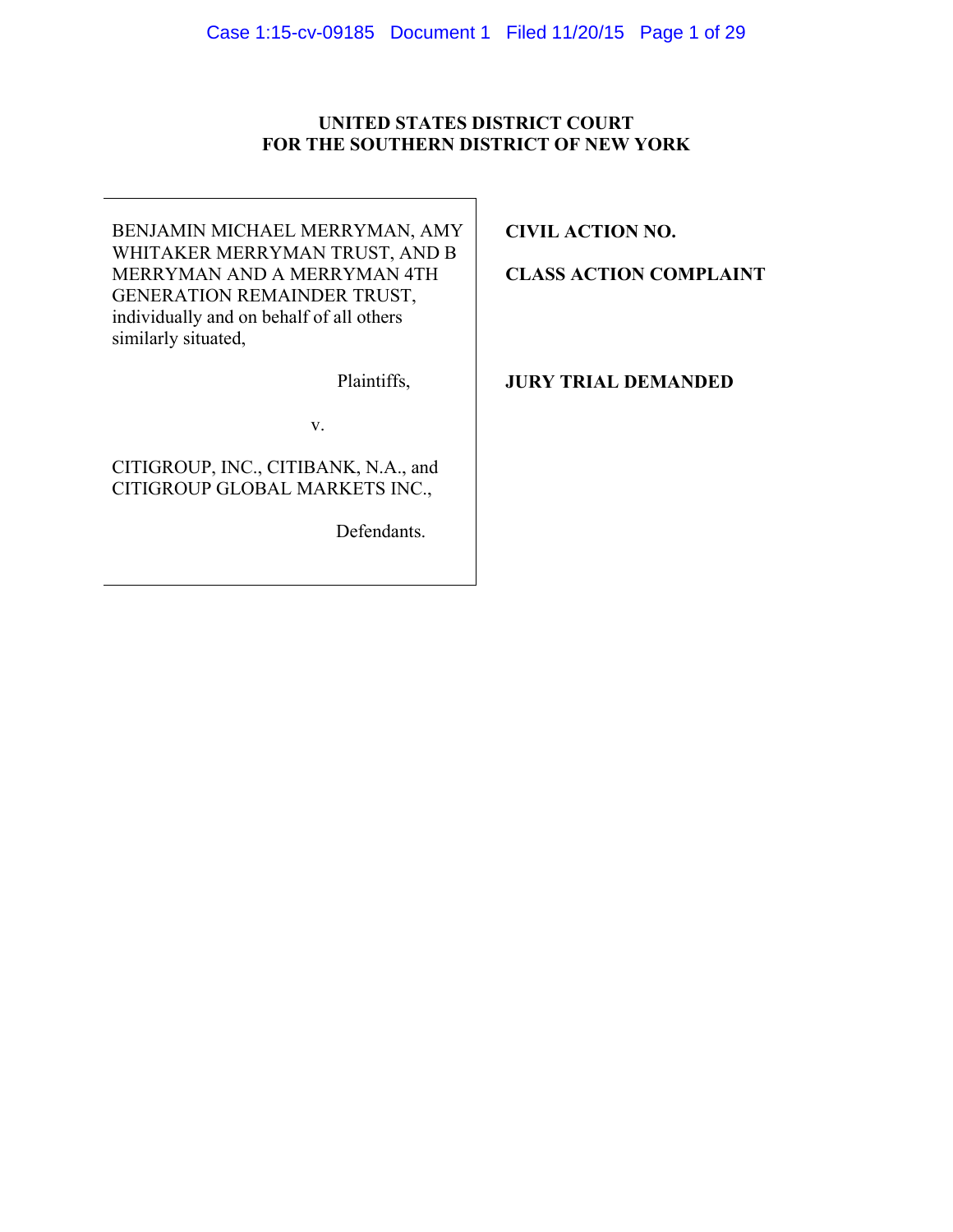# **TABLE OF CONTENTS**

| $\overline{I}$ . |                                                   |                                                               |  |
|------------------|---------------------------------------------------|---------------------------------------------------------------|--|
| II.              |                                                   |                                                               |  |
| III.             |                                                   |                                                               |  |
| IV.              |                                                   |                                                               |  |
|                  | A.                                                |                                                               |  |
|                  | B <sub>1</sub>                                    | The Contract Documents Govern the Conversion, Fees and        |  |
|                  | $\mathcal{C}$ .                                   | Citi Assigned an Unauthorized Spread Resulting in Unfavorable |  |
|                  | D.                                                |                                                               |  |
|                  | E.                                                |                                                               |  |
| V.               |                                                   |                                                               |  |
| VI.              |                                                   |                                                               |  |
|                  |                                                   |                                                               |  |
|                  | COUNT II BREACH OF IMPLIED COVENANT OF GOOD FAITH |                                                               |  |
|                  |                                                   |                                                               |  |
| VII.             |                                                   |                                                               |  |
| VIII.            |                                                   |                                                               |  |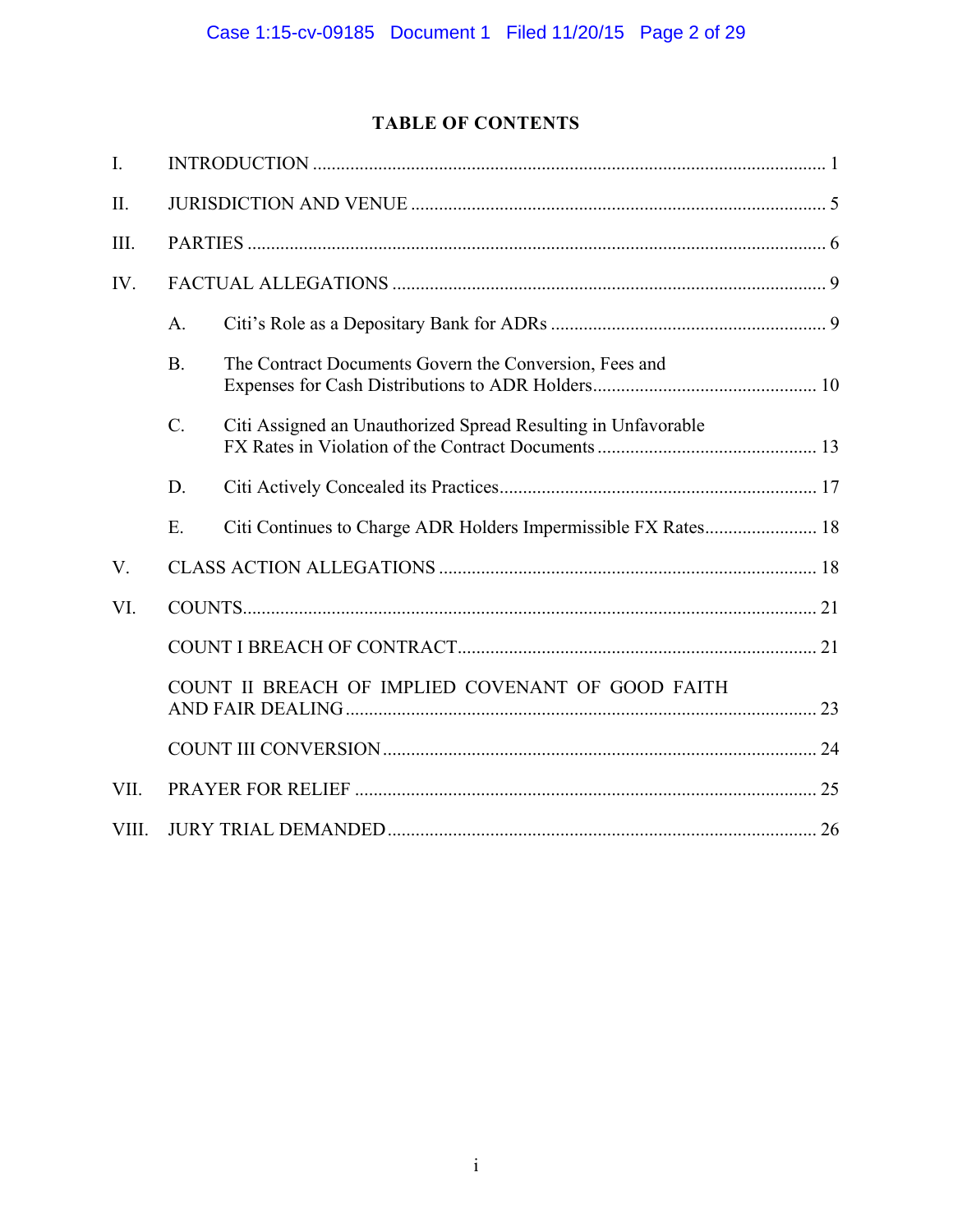#### Case 1:15-cv-09185 Document 1 Filed 11/20/15 Page 3 of 29

Plaintiffs Benjamin Michael Merryman, Amy Whitaker Merryman Trust, and B Merryman and A Merryman 4th Generation Remainder Trust (collectively, "Plaintiffs"), individually and on behalf of all others similarly situated, allege the following against Citigroup Inc. ("Citigroup"), Citibank, N.A. ("Citibank"), and Citigroup Global Markets Inc. ("CGMI") (collectively, "Defendants," "Citi," or the "Bank") based upon information and belief except as to the allegations pertaining specifically to Plaintiffs that are based on personal knowledge:

### **I. INTRODUCTION**

 $\overline{a}$ 

1. Citi is one of the world's leading investment and depositary banks. The Bank serves as a depositary bank for the issuance of American Depositary Receipts ("ADRs") and in that capacity is charged with certain contractual and implied obligations to the holders of the ADRs, for which it acts as depositary ("ADR Holders"). According to the Bank's website, Citi "began offering [A]DRs in 1928 and today is widely recognized for providing issuers with its powerful global platform, facilitating access to a global network that issuers can use to build and grow their [A]DR program."<sup>2</sup>

2. This is an action for injunctive relief and to recover damages on behalf of Plaintiffs and proposed Class members (as defined below) for harm suffered as a result of Citi's practice of systematically deducting impermissible fees from dividends and/or cash distributions (collectively, "Cash Distributions") issued by foreign companies and rightfully owed to ADR Holders.

<sup>&</sup>lt;sup>1</sup> Plaintiffs' information and belief is based on an investigation (by and through their counsel) that included review and analysis of: (i) Citi's public documents and announcements; (ii) newspaper articles and other publications concerning Defendants and/or practices relating to foreign exchange currency trading; (iii) foreign companies' public documents, wire and press releases, Bloomberg data, and United States Securities and Exchange Commission ("SEC") filings; (iv) the pricing of American Depositary Receipt ("ADR") foreign exchange ("FX") transactions by Citi; (v) consultation with industry experts; and (vi) the underlying governing documents relating to Citi's provision of ADR services to Plaintiffs.

 $2$  https://www.citibank.com/mss/issuer\_svcs/depositary/ (last accessed November 20, 2015).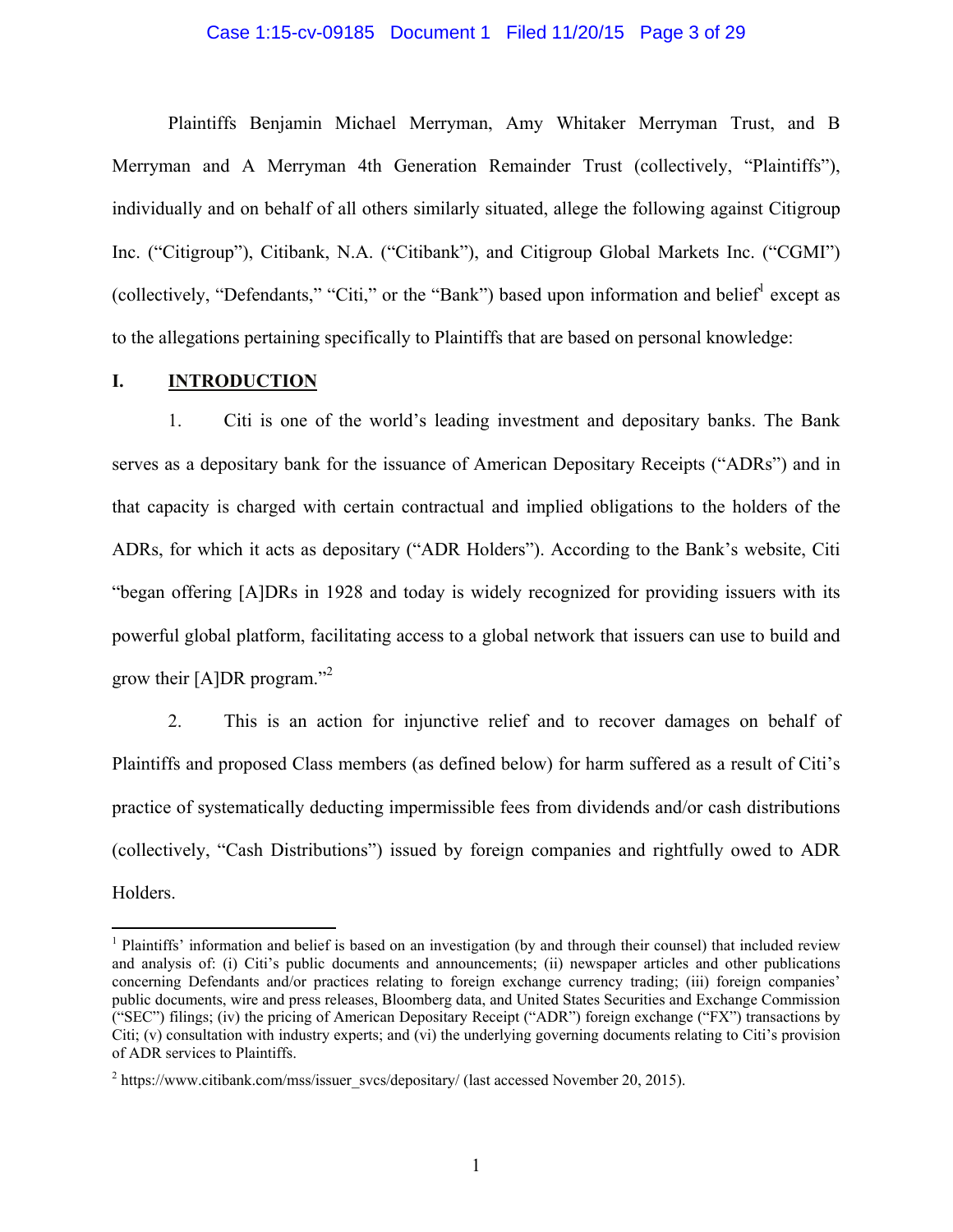#### Case 1:15-cv-09185 Document 1 Filed 11/20/15 Page 4 of 29

3. Throughout the Class Period (as defined below), Citi was a party to agreements with Plaintiffs and Class Members which required it to convert Cash Distributions issued by foreign companies in foreign currency denominations into U.S. Dollars. For these services, among others required under the agreements, Citi received certain contractual fees and expenses. Yet, Citi breached these contractual duties to Plaintiffs and Class members by charging Plaintiffs and the Class additional fees over and above those specified in the applicable contracts. It did this by assigning unfavorable exchange rates applied to the conversion of non-U.S. dollar ("USD") based Cash Distributions by foreign companies prior to issuing those payments to ADR Holders. These rates reflected a spread between the exchange rate the Bank actually received at the time of the conversion and the rate Citi assigned its clients. As a result of its assignment of spread over and above the rates it actually achieved in the market – and unbeknownst to ADR Holders – Citi unlawfully skimmed millions of dollars from Cash Distributions owed and payable to Plaintiffs and Class members.

4. Citi's practice of extracting additional fees from ADR Holders by assigning exchange rates in its favor is evidenced by Plaintiffs' analysis of 610 Cash Distributions, covering 22 different currencies, and made to the holders of 83 unique ADRs for which Citi served as the depositary bank between 2000 and  $2015.<sup>3</sup>$  Comparing the FX conversion rate that Citi assigned to Cash Distribution conversions to the range of the interbank market rates on the day that the Cash Distributions were converted ("FX Conversion Date") shows that ADR Holders received unfavorable FX conversion rates *below the midpoint* of the day's trading in *71% of conversions (429 of 601 transactions)*. In *almost 27% of the FX conversions* in the

<sup>&</sup>lt;sup>3</sup> Citi acted as the sponsored depositary bank for 134 companies during the period analyzed.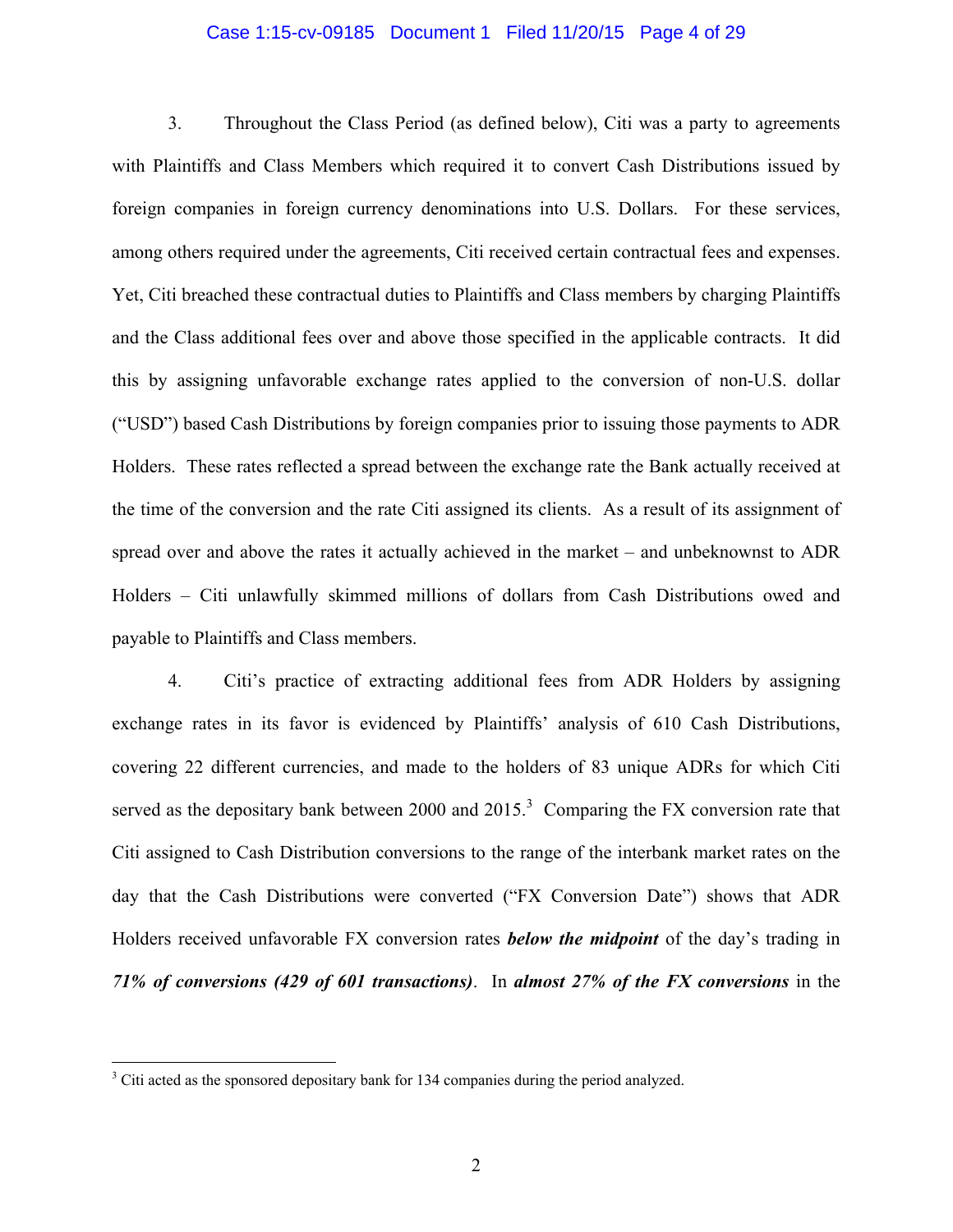#### Case 1:15-cv-09185 Document 1 Filed 11/20/15 Page 5 of 29

sample examined *(163 of 601 transactions)*, the FX conversion rate Citi charged ADR Holders was *at or near the very worst rate* of the day's trading range.<sup>4</sup>

5. On information and belief, the FX rates Citi charged Plaintiffs and Class members had no relationship to the prevailing interbank market rate at the time Citi executed the trades, or the rate Citi actually received at the time of the conversion, and were selected after-thefact, solely to maximize Citi's profits at the expense of ADR Holders.

6. A normal distribution of the rates achieved by Citi on currency conversions—not subject to the addition of spreads by the Bank—would have predicted a majority of rates falling *around the midpoint* of the day's trading range for the currency. Instead, the rates that Citi charged its ADR Holders were skewed disproportionally towards the worst rates of the day. The below graph illustrates a sample of the foreign currency rates for Cash Distribution conversions that Citi assigned to ADR Holders:

 4 Data according to Oanda Corporation (http://www.oanda.com/currency/converter/) (last accessed November 20, 2015).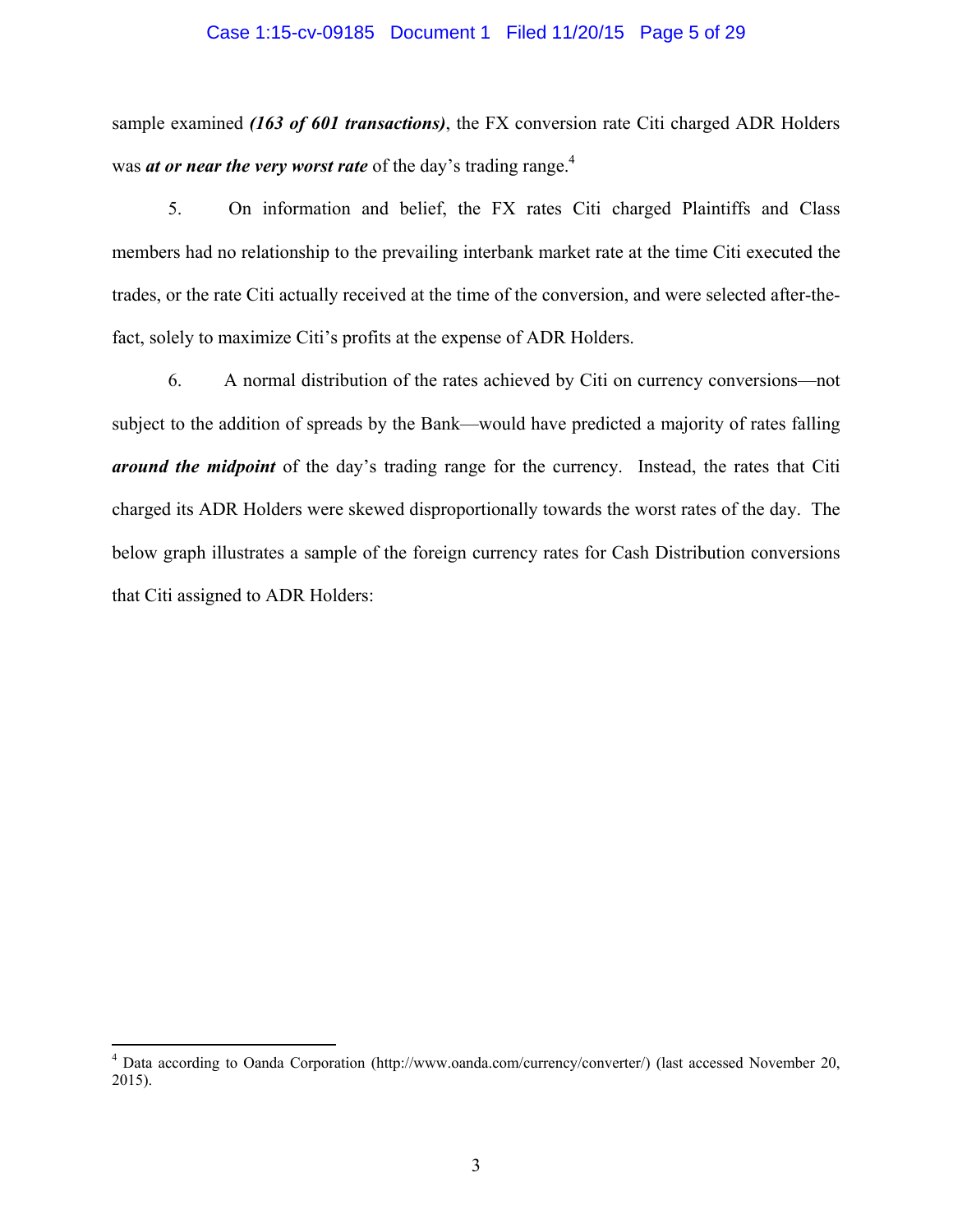

7. As illustrated in the above graph, over a 15 year period from 2000 through 2015, the FX rates Citi charged ADR Holders for dividend conversions were skewed towards the worst rates available during the trading day (-100% of the day's median rate in the interbank market). Such a pattern evidences an intentional effort by Citi to assign disadvantageous FX rates to ADR Holders in order to earn ill-gotten profits at ADR Holders' expense.

8. On information and belief, Citi's practice allowed the Bank to reap millions of dollars in profit, by deliberately assigning ADR Holders a worse FX rate than the Bank actually received and by retaining this spread. This conduct breached Citi's contractual obligations,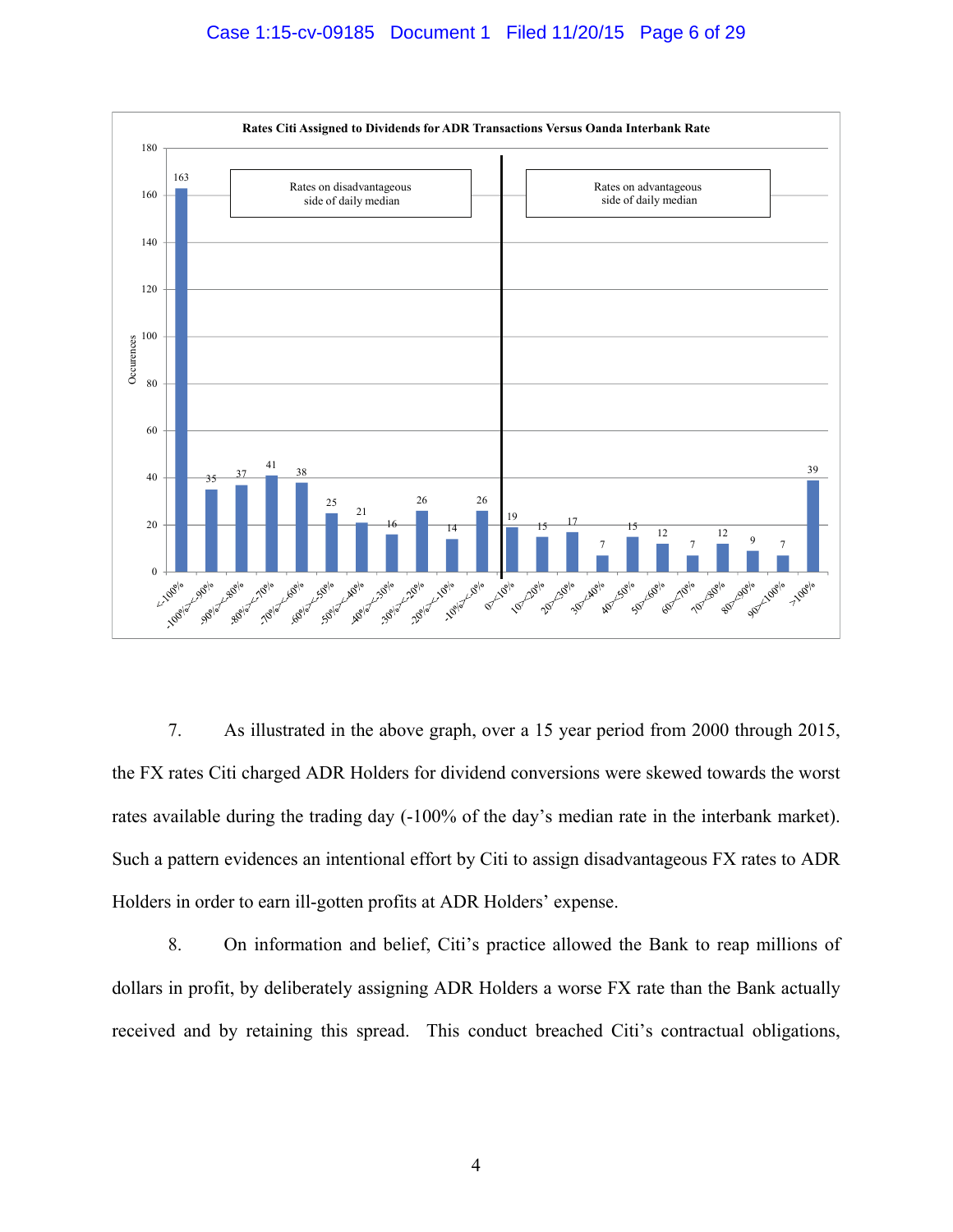#### Case 1:15-cv-09185 Document 1 Filed 11/20/15 Page 7 of 29

which required the Bank to act in good faith and which specified the fees, expenses and charges that Citi was permitted to charge.

9. Upon information and belief, Citi continues to impermissibly charge Plaintiffs and Class members for its FX conversions for Cash Distributions to ADR Holders by adding a spread over and above the rates actually achieved on the FX conversion of Cash Distributions.

### **II. JURISDICTION AND VENUE**

10. This Court has subject-matter jurisdiction over this action pursuant to the Class Action Fairness Act of 2005, 28 U.S.C. § 1332(d)(2) because: (i) this is a class action, including claims asserted on behalf of a nationwide class, filed under Rule 23 of the Federal Rules of Civil Procedure; (ii) there are thousands of potential Class members; (iii) the aggregate amount in controversy exceeds the jurisdictional amount or \$5,000,000.00; and (iii) Citi is a citizen of a State different from that of Plaintiffs and the Class.

11. This Court also has subject matter jurisdiction pursuant to 28 U.S.C. § 1332(a)(1) because Citi is a citizen of a different State from that of Plaintiffs and the Class and the amount in controversy exceeds \$75,000.

12. This Court also has subject matter jurisdiction over Plaintiffs' and the proposed Class's claims pursuant to 28 U.S.C. § 1367(a).

13. This Court has personal jurisdiction over Defendants. Citigroup, Citibank, and CGMI each maintain their principal place of business in New York, New York. Additionally, CGMI is incorporated under the laws of the State of New York.

14. Venue is proper in this forum pursuant to 28 U.S.C. § 1391(b)(1) and (b)(2) because: (i) pursuant to 28 U.S.C.  $\S$  1391(c)(2), Citi is deemed to reside in this District, which has personal jurisdiction over Citi with respect to this action; and (ii) a substantial part of the events and/or omissions giving rise to the claims alleged herein occurred in this District.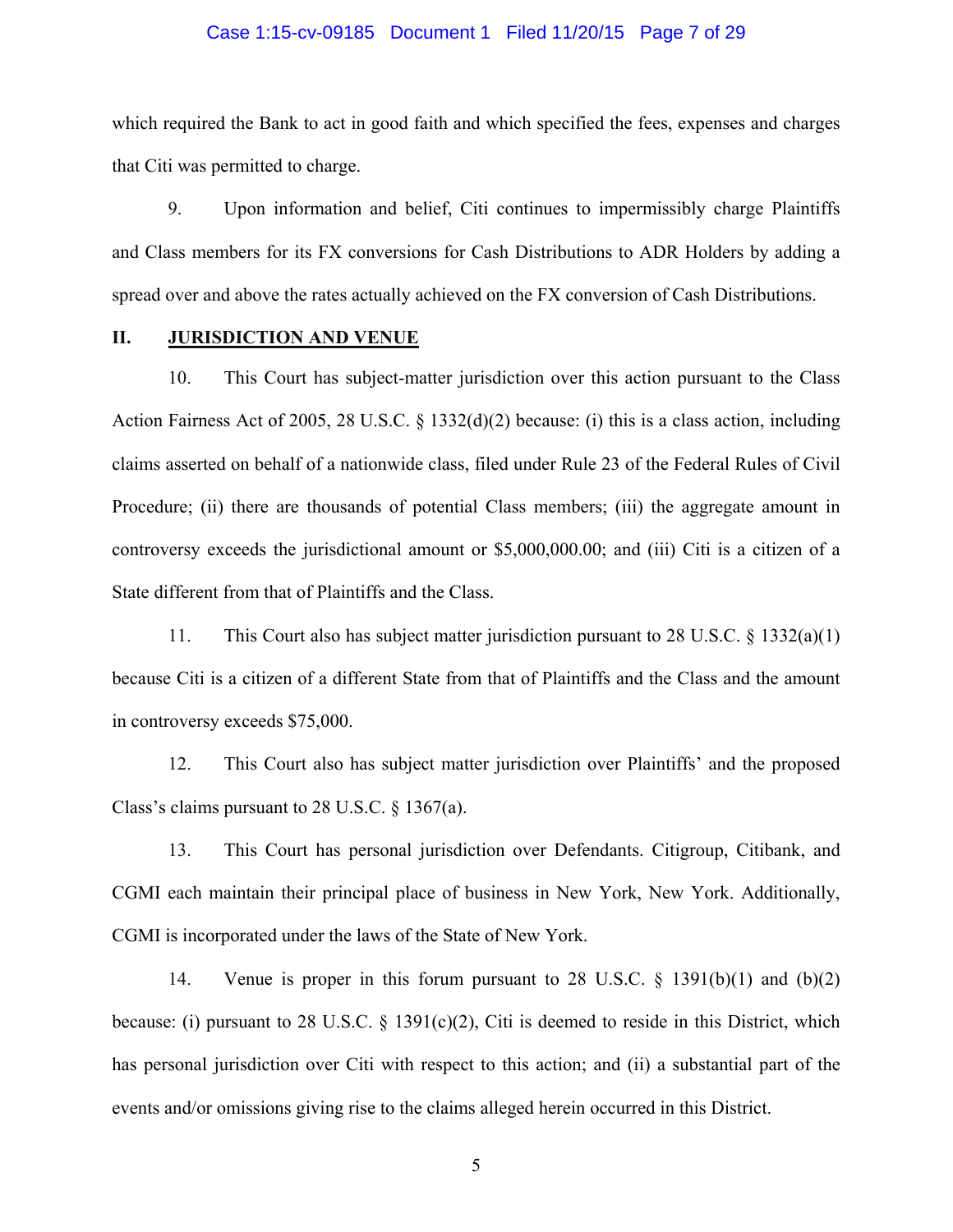## **III. PARTIES**

15. Plaintiff Benjamin Michael Merryman is a resident of the state of Arkansas. Mr. Merryman was an ADR Holder in the following entities for which Citi served as the depositary: China Petroleum & Chemical; ABB LTD; Taiwan Semiconductor Manufacturing Company Ltd; Kyocera LTD; and Orix Corporation.

16. Mr. Merryman is Power of Attorney for the Amy Whitaker Merryman Trust (the "Whitaker Merryman Trust"). The Whitaker Merryman Trust was an ADR Holder in the following entities for which Citi served as the depositary: ABB LTD; and Orix Corporation.

17. Mr. Merryman is Trustee of the B Merryman and A Merryman 4th Generation Remainder Trust (the "4th Generation Remainder Trust"). The 4th Generation Remainder Trust was an ADR Holder in the following entities for which Citi served as the depositary: ABB LTD; Kyocera LTD; Orix Corporation; Taiwan Semiconductor Manufacturing Company Ltd.; and WPP PLC.

18. During the Class Period, Citi converted foreign currencies into USD for ADRs owned by Plaintiffs and Plaintiffs were damaged by the Bank's misconduct as alleged herein. The following table demonstrates the ADRs held by Plaintiffs and the Cash Distributions Plaintiffs received, in relation to those ADR holdings:

| <b>Account Name</b>                                    | <b>Holding</b> | <b>Dividends</b><br>Paid in<br>Year |
|--------------------------------------------------------|----------------|-------------------------------------|
| Benjamin M Merryman & Amy<br>Whitaker Merryman TEN/COM | <b>ABB LTD</b> | 2008                                |
| Amy Whitaker Merryman Trust                            | <b>ABB LTD</b> | 2009                                |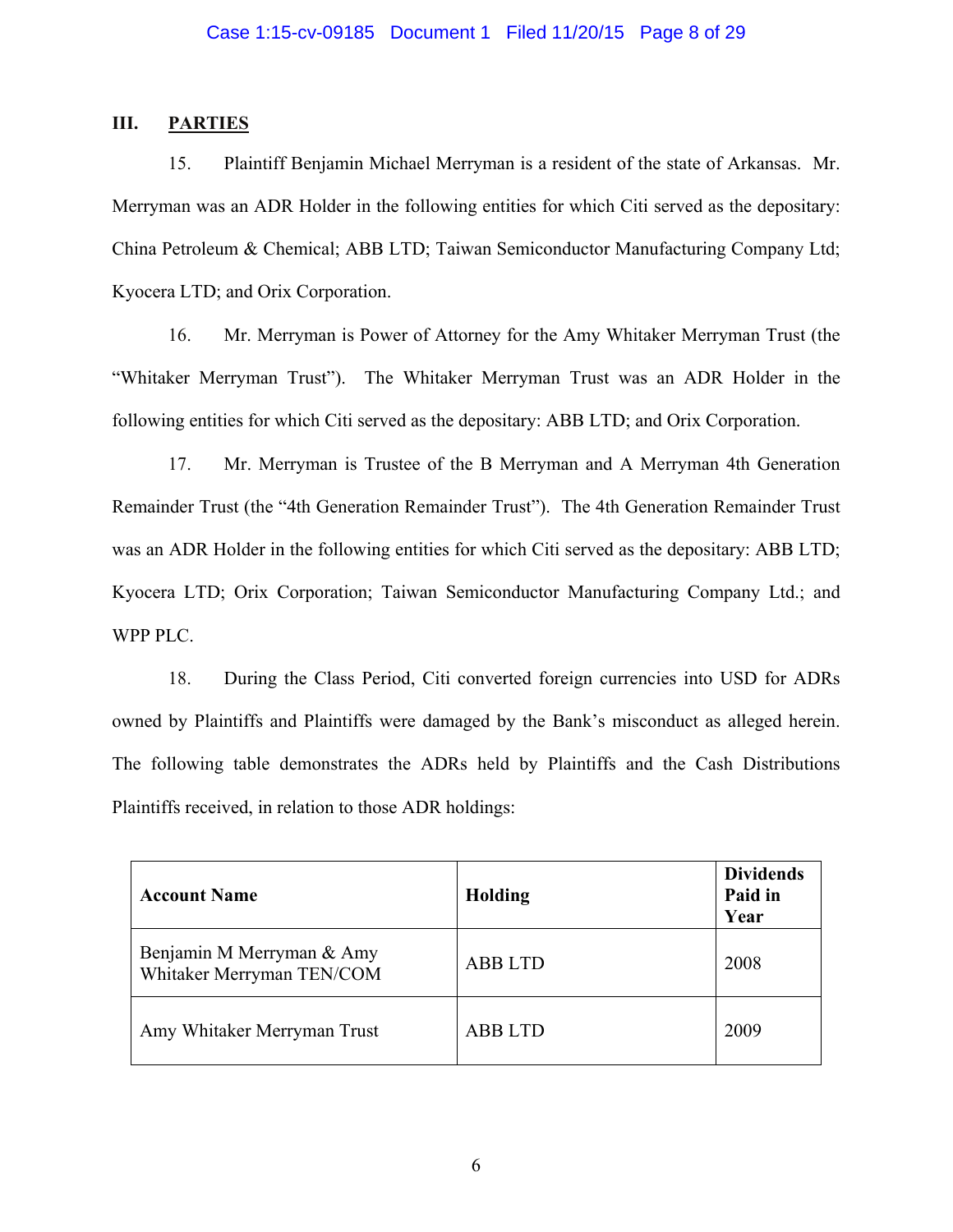| 4th Generation Remainder Trust                         | <b>ABB LTD</b>             | 2011 |
|--------------------------------------------------------|----------------------------|------|
| Benjamin M Merryman & Amy<br>Whitaker Merryman TEN/COM | China Petroleum & Chemical | 2007 |
| Benjamin M Merryman & Amy<br>Whitaker Merryman TEN/COM | China Petroleum & Chemical | 2008 |
| Benjamin M Merryman & Amy<br>Whitaker Merryman TEN/COM | China Petroleum & Chemical | 2009 |
| 4th Generation Remainder Trust                         | Kyocera LTD                | 2013 |
| 4th Generation Remainder Trust                         | Orix Corporation           | 2011 |
| Amy Whitaker Merryman Trust                            | Orix Corporation           | 2011 |
| 4th Generation Remainder Trust                         | Orix Corporation           | 2012 |
| Benjamin M Merryman & Amy<br>Whitaker Merryman TEN/COM | Orix Corporation           | 2012 |
| 4th Generation Remainder Trust                         | Orix Corporation           | 2013 |
| Amy Whitaker Merryman Trust                            | Orix Corporation           | 2013 |
| Benjamin M Merryman & Amy<br>Whitaker Merryman TEN/COM | Orix Corporation           | 2013 |
| 4th Generation Remainder Trust                         | Orix Corporation           | 2014 |
| Amy Whitaker Merryman Trust                            | Orix Corporation           | 2014 |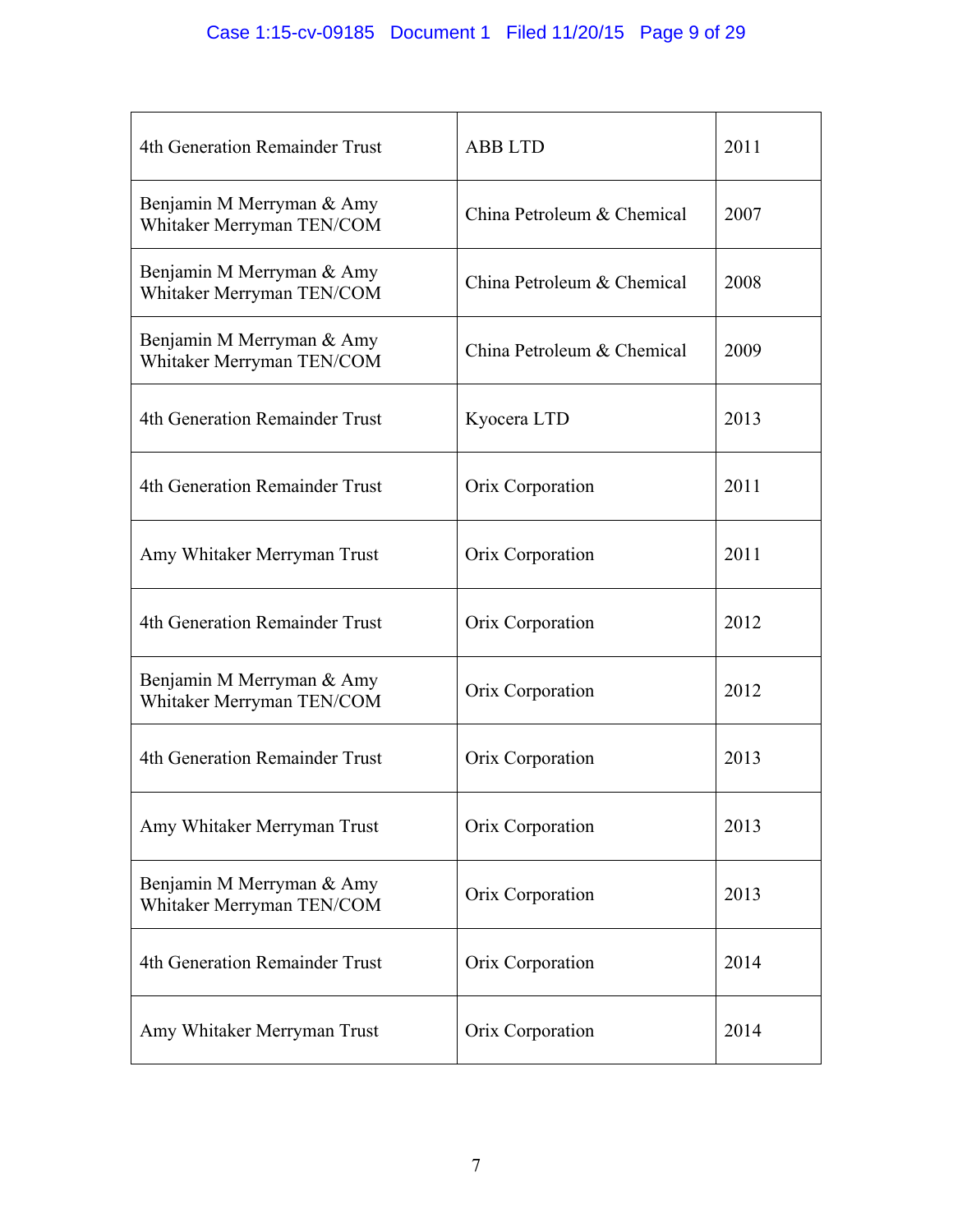| Benjamin M Merryman & Amy<br>Whitaker Merryman TEN/COM | Orix Corporation                                          | 2014 |
|--------------------------------------------------------|-----------------------------------------------------------|------|
| Benjamin M Merryman & Amy<br>Whitaker Merryman TEN/COM | <b>Taiwan Semiconductor</b><br>Manufacturing Company Ltd. | 2009 |
| Benjamin M Merryman & Amy<br>Whitaker Merryman TEN/COM | Taiwan Semiconductor<br>Manufacturing Company Ltd.        | 2010 |
| Benjamin M Merryman & Amy<br>Whitaker Merryman TEN/COM | Taiwan Semiconductor<br>Manufacturing Company Ltd.        | 2011 |
| Benjamin M Merryman & Amy<br>Whitaker Merryman TEN/COM | <b>Taiwan Semiconductor</b><br>Manufacturing Company Ltd. | 2012 |
| 4th Generation Remainder Trust                         | Taiwan Semiconductor<br>Manufacturing Company Ltd.        | 2014 |
| 4th Generation Remainder Trust                         | <b>WPP PLC</b>                                            | 2012 |

19. Defendant Citigroup, Inc. is a global diversified financial services holding company, with operations throughout the United States and the world, with its principal place of business at 399 Park Ave., New York, New York 10022. Defendant Citibank, N.A. is a wholly owned subsidiary of Citigroup, Inc., that maintains its headquarters at 701 East 60th Street North, Sioux Falls, SD 57104. Defendant Citigroup Global Markets Inc. is a corporation organized and existing under the laws of the State of New York, with its principal place of business at 388 Greenwich Street, New York, New York 10013. On information and belief, Citigroup Global Markets Inc. acted as an agent of Citigroup, Inc. and Citibank, N.A. in executing FX transactions attendant to ADR Cash Distributions. On information and belief, the FX services at issue in this action were furnished by Citibank N.A., CGMI and other subsidiaries of Citigroup, Inc. Citi maintains its ADR operations at 388 Greenwich Street, New York, New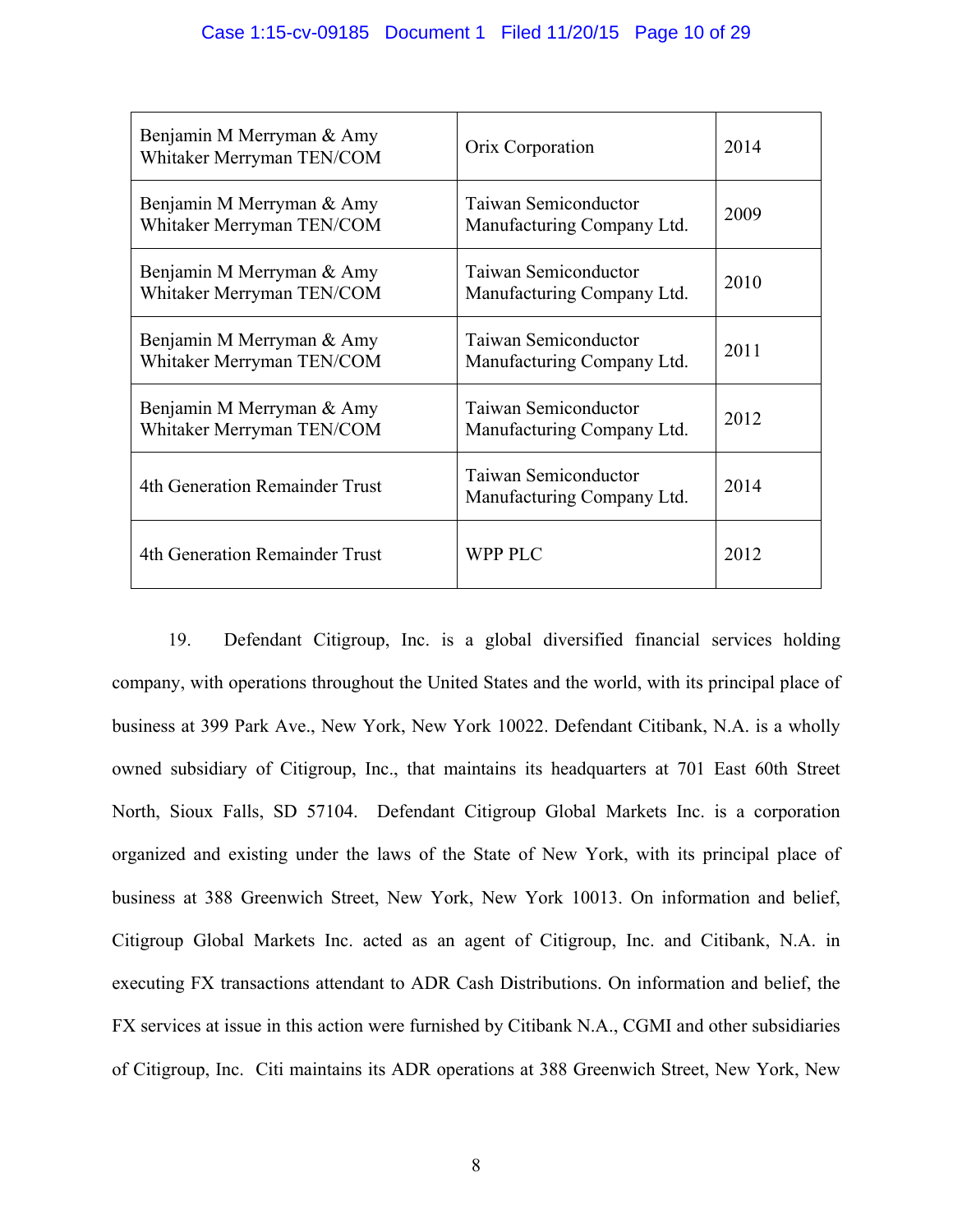#### Case 1:15-cv-09185 Document 1 Filed 11/20/15 Page 11 of 29

York 10013, but also at other locations around the world including in London and Hong Kong. As alleged herein, Citigroup, Inc., Citibank, N.A. and CGMI unlawfully deprived ADR Holders of the full amounts owed upon Cash Distributions to ADR Holders during the Class Period by applying unreasonable FX rates to conversions of foreign currency into USD.

### **IV. FACTUAL ALLEGATIONS**

1

### **A. Citi's Role as a Depositary Bank for ADRs**

20. Citi serves as a depositary bank and contracts with foreign stock corporations for the issuance of ADRs in the United States through Deposit Agreements.<sup>5</sup> Under the ADR and Deposit Agreements (collectively, the "Contract Documents"), Citi holds shares issued by foreign companies on behalf of and for the benefit of U.S. investors in the ADRs (as defined above, "ADR Holders").

21. An ADR is a security that represents shares of non-U.S. companies held by a U.S. depositary bank. ADRs allow U.S. investors to invest in foreign companies by trading in U.S. dollars. According to Citi's website, "from the investor perspective, [A]DRs have long been a popular instrument in worldwide capital markets, particularly where the elimination of custody and cross-border safe-keeping charges are a key benefit."<sup>6</sup>

22. Although ADRs are bought and sold in USD, from time to time, the underlying foreign companies may issue dividends or make other payments (*e.g.*, consideration provided during a merger or distributing proceeds of a sale) in foreign currency to their shareholders (as defined above "Cash Distributions"). The depositary bank is generally required to convert the

<sup>5</sup> *See, e.g.*, Exs. 1-6, attached hereto (Deposit Agreements between Citibank, N.A. and ABB LTD, Kyocera LTD, Orix Corporation, WPP PLC, China Petroleum & Chemical, and Taiwan Semiconductor Manufacturing Company Ltd., respectively).

<sup>&</sup>lt;sup>6</sup> https://depositaryreceipts.citi.com/adr/common/file.aspx?idf=1249 (last accessed November 20, 2015).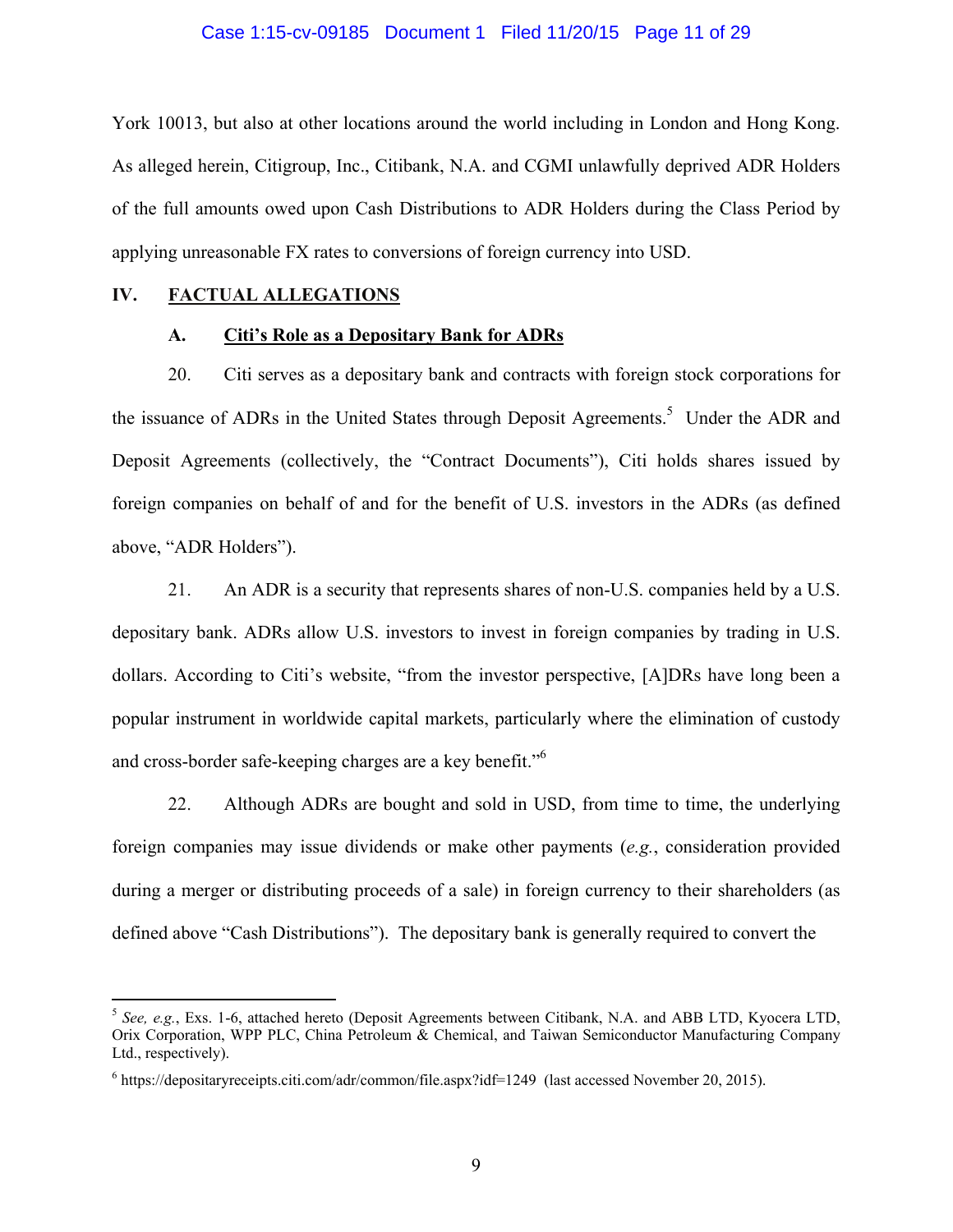#### Case 1:15-cv-09185 Document 1 Filed 11/20/15 Page 12 of 29

Cash Distributions into USD and distribute the funds to the corresponding ADR Holders. This conversion takes place through a FX transaction, whereby foreign currency is exchanged for USD at a particular rate available in the currency market.

23. In its role as a depositary, Citi exercised control over ADR Holders and their assets when executing FX conversions of Cash Distributions.

24. Plaintiffs and Class members are consumers who purchased the ADRs at issue through Citi's ADR Department and are parties to the Contract Documents.

## **B. The Contract Documents Govern the Conversion, Fees and Expenses for Cash Distributions to ADR Holders**

25. Citi entered into Deposit Agreements with foreign companies (for all ADRs that define the underlying securities that the ADRs represent) that set forth the rights and obligations of Citi, the foreign companies, and the ADR Holders. Upon purchasing ADRs, ADR Holders become parties to the Deposit Agreements.<sup>7</sup> The ADRs are annexed to and incorporated into the Deposit Agreements and contain additional terms that are incorporated by reference into the terms of the respective Deposit Agreements. $8$ 

26. The Contract Documents are governed by New York law. *E.g.,* Ex. 1 at § 7.6 (ABB LTD Deposit Agreement).<sup>9</sup>

<sup>&</sup>lt;sup>7</sup> See, e.g., Ex. 1 at 1 (ABB LTD Deposit Agreement) (stating that the deposit agreement is between ABB LTD, Citi, and the "Holders and Beneficial Owners of American Depositary Shares evidenced by American Depositary Receipts Issued Hereunder").

<sup>8</sup> *See, e.g.*, Ex. 1 at § 1.13 (ABB LTD Deposit Agreement) (defining "Deposit Agreement" as this "Deposit Agreement and all exhibit hereto . . . ."); *id.* at Ex. A (ABB LTD American Depositary Receipt).

<sup>9</sup> *See also* Ex. 2 at § 7.07 (Kyocera Deposit Agreement); Ex. 3 at § 7.6 (Orix Corporation Deposit Agreement); Ex. 6 at § 7.06 (Taiwan Semiconductor Manufacturing Company Ltd. Deposit Agreement).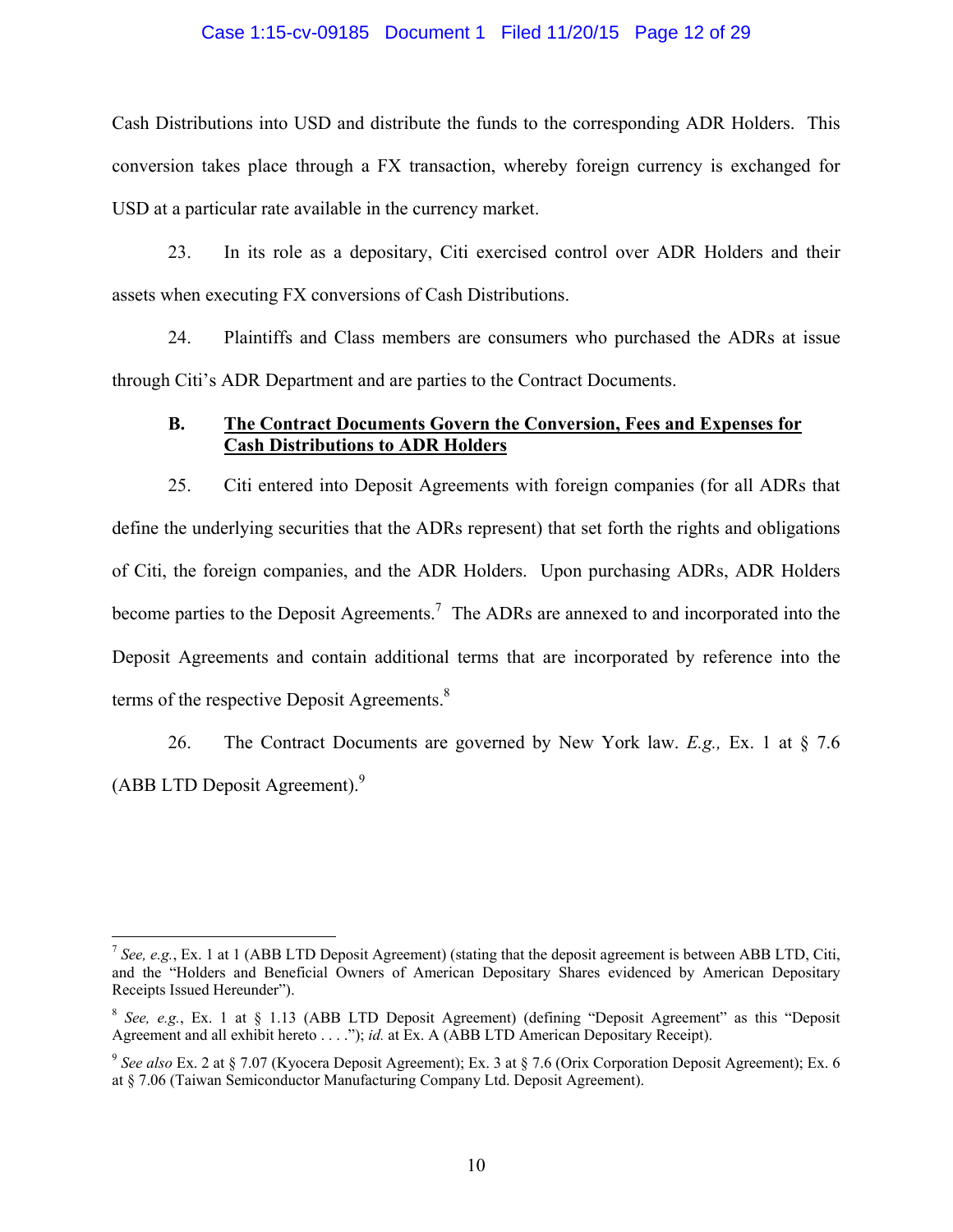#### Case 1:15-cv-09185 Document 1 Filed 11/20/15 Page 13 of 29

27. On information and belief, all or nearly all Contract Documents that are pertinent to this action contain substantially similar language. *See* Ex. 7 (Contract Documents: List of Relevant Provisions).

28. Pursuant to the Contract Documents, whenever Citi received foreign currency by way of dividends or other distributions or the net proceeds from the sale of securities, property or rights, Citi had an express obligation to convert such Cash Distributions to USD and transfer such Cash Distributions to ADR Holders. *E.g.,* Ex. 1 at §§ 4.1, 4.8 (ABB LTD Deposit Agreement).<sup>10</sup> If Citi determined, in its judgment, to convert the funds, the Contract Documents require Citi to "promptly convert or cause to be converted" such Cash Distributions, and to "distribute promptly the amount thus received (net of (a) the applicable fees and charges of, and reasonable out-of-pocket expenses incurred by, the Depositary and (b) taxes withheld)" to ADR Holders. *See* Ex. 7; *see also* Ex. 1 at § 4.1 (ABB LTD Deposit Agreement); *see also id.* at § 4.8; Ex. A, ¶14.

29. The fees and expenses Citi is permitted to charge are specifically enumerated in the Contract Documents. *See* Ex. 7 (under "Charges of the Depositary"); *see also, e.g.*, Ex. 1 at § 5.9 & Ex. B (ABB LTD Deposit Agreement).<sup>11</sup> Citi's Dividend Announcements (defined below) also purportedly list the fees Citi charges in connection with Cash Distributions. *See, e.g.,* Ex. 8 (Dividend Announcement for Kyocera Corp.).

<sup>10</sup> *See also* Ex. 2 at §§ 4.01; 4.05 (Kyocera Deposit Agreement); Ex. 3 at §§ 4.01, 4.08 (Orix Corporation Deposit Agreement); Ex. 5 at §§ 4.1, 4.8 (China Petroleum & Chemical Corporation Deposit Agreement); Ex. 6 at §§ 4.01, 4.05 (Taiwan Semiconductor Manufacturing Company Ltd. Deposit Agreement).

<sup>&</sup>lt;sup>11</sup> *See also* Ex. 3 at § 5.9 & Ex. B (Orix Corporation Deposit Agreement); Ex. 4 at § 5.09 & Ex. B (WPP PLC Deposit Agreement).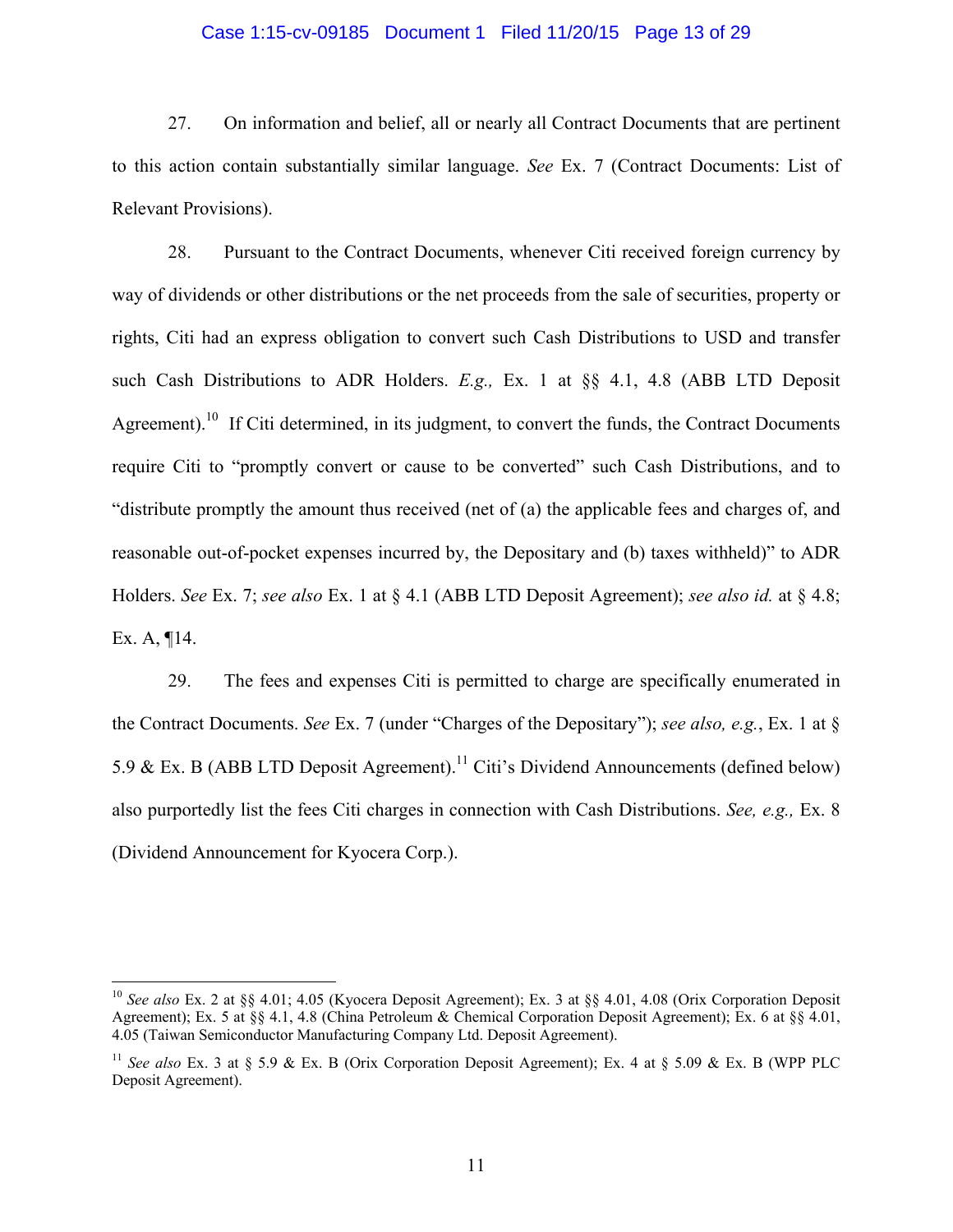#### Case 1:15-cv-09185 Document 1 Filed 11/20/15 Page 14 of 29

30. Additionally, the Contract Documents obligated Citi to perform its obligations without "*negligence*" or "*bad faith*" or in "*good faith*." *See, e.g.,* Ex. 1 at § 5.3 (ABB LTD Deposit Agreement).<sup>12</sup>

31. Thus, pursuant to the Contract Documents, and at all relevant times, Citi was required to convert Cash Distributions paid on the underlying stock of the foreign stock corporation into USD for the benefit of ADR Holders such as Plaintiffs and Class members. At no time did ADR Holders authorize Citi to charge a spread over and above the FX rates Citi converted Cash Distributions, or withhold any proceeds associated with converting Cash Distributions into USD, other than such fees specifically enumerated in the Contract Documents.

32. In addition, Citi is subject to an implied covenant of good faith and fair dealing under the Contract Documents which obligated the Bank to execute FX transactions on ADR Cash Distributions with good faith, honesty in fact and the observance of reasonable commercial standards of fair dealing.

33. Plaintiffs and Class members performed their duties under the Contract Documents.

34. Plaintiffs and Class members contracted with and relied on Citi to convert Cash Distributions to USD *without negligence or bad faith*, in observance of *reasonable commercial standards of fair dealing*, and in compliance with its contractual duties and implied covenants.

<sup>&</sup>lt;sup>12</sup> *See also* Ex. 3 at § 5.03 (Orix Corporation Deposit Agreement); Ex. 4 at § 5.03 (WPP PLC Deposit Agreement); Ex. 5 at § 5.3 (China Petroleum & Chemical Corporation Deposit Agreement); Ex. 6 at § 5.03 (Taiwan Semiconductor Manufacturing Company Ltd. Deposit Agreement) (noting that Citi agrees to perform its duties under the agreement in "good faith and using their reasonable judgment."); Ex. 2 at § 5.03 (Kyocera Deposit Agreement) (noting that Citi agrees to use "its best judgment and good faith in the performance" of its obligations under the agreement).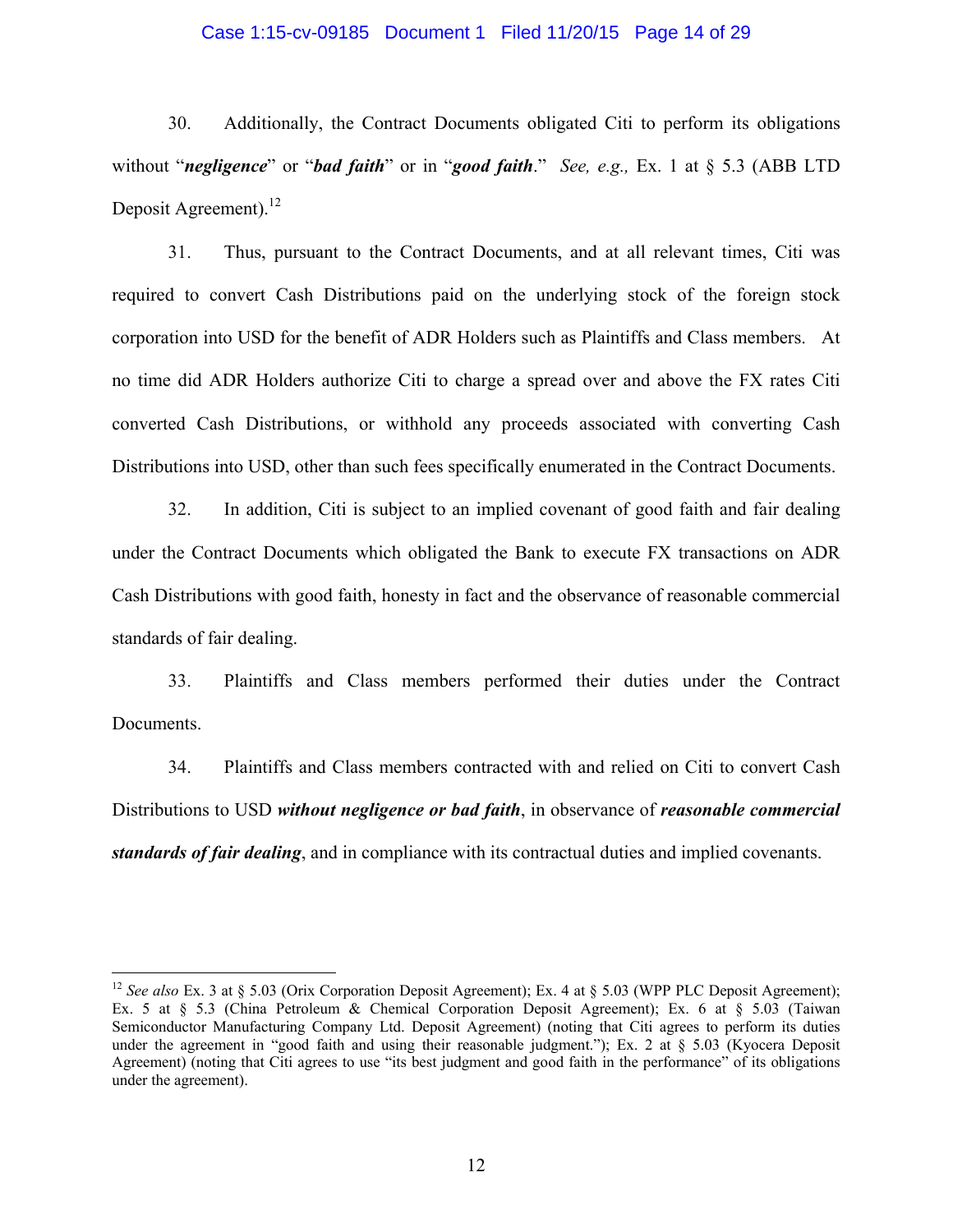## **C. Citi Assigned an Unauthorized Spread Resulting in Unfavorable FX Rates in Violation of the Contract Documents**

35. In breach of its contractual and implied obligations, Citi surreptitiously overcharged Plaintiffs and Class members by assigning unfavorable FX rates to Cash Distributions in the form of unauthorized spreads above the prevailing interbank rates at which the Cash Distributions were converted. In this way, Citi has retained proceeds rightfully owed to ADR Holders in violation of the Contract Documents.

36. When Citi received Cash Distributions from foreign companies, it was charged with converting foreign funds into USD pursuant to the Contract Documents. On information and belief, Citi executed (and continues to execute) FX conversions for Cash Distributions on the date Citi receives the Cash Distribution from the foreign company (as defined above, the "FX Conversion Date").<sup>13</sup>

37. However, rather than charging ADR Holders the rate Citi received at the time the conversion was executed less fees and expenses permitted by the Contract Documents, Citi assigned ADR Holders FX rates that, in the vast majority of instances, were far less favorable than even the median rate available in the market for a given day. The rates Citi charged its ADR Holders *were disadvantageous to ADR Holders relative to the mid-point of the trading day for more than two-thirds of the transactions analyzed*. This pattern is indicative of Citi assigning undisclosed spreads – resulting in unfavorable rates – to ADR Holders rather than acting in good faith, with honesty in fact and according to reasonable commercial standards of fair dealing, a violation of its obligations to Plaintiffs and Class members.

<sup>&</sup>lt;sup>13</sup> *E.g.* Ex. 8 (Dividend Announcement for Kyocera Corporation) (noting "ADR Payable Date").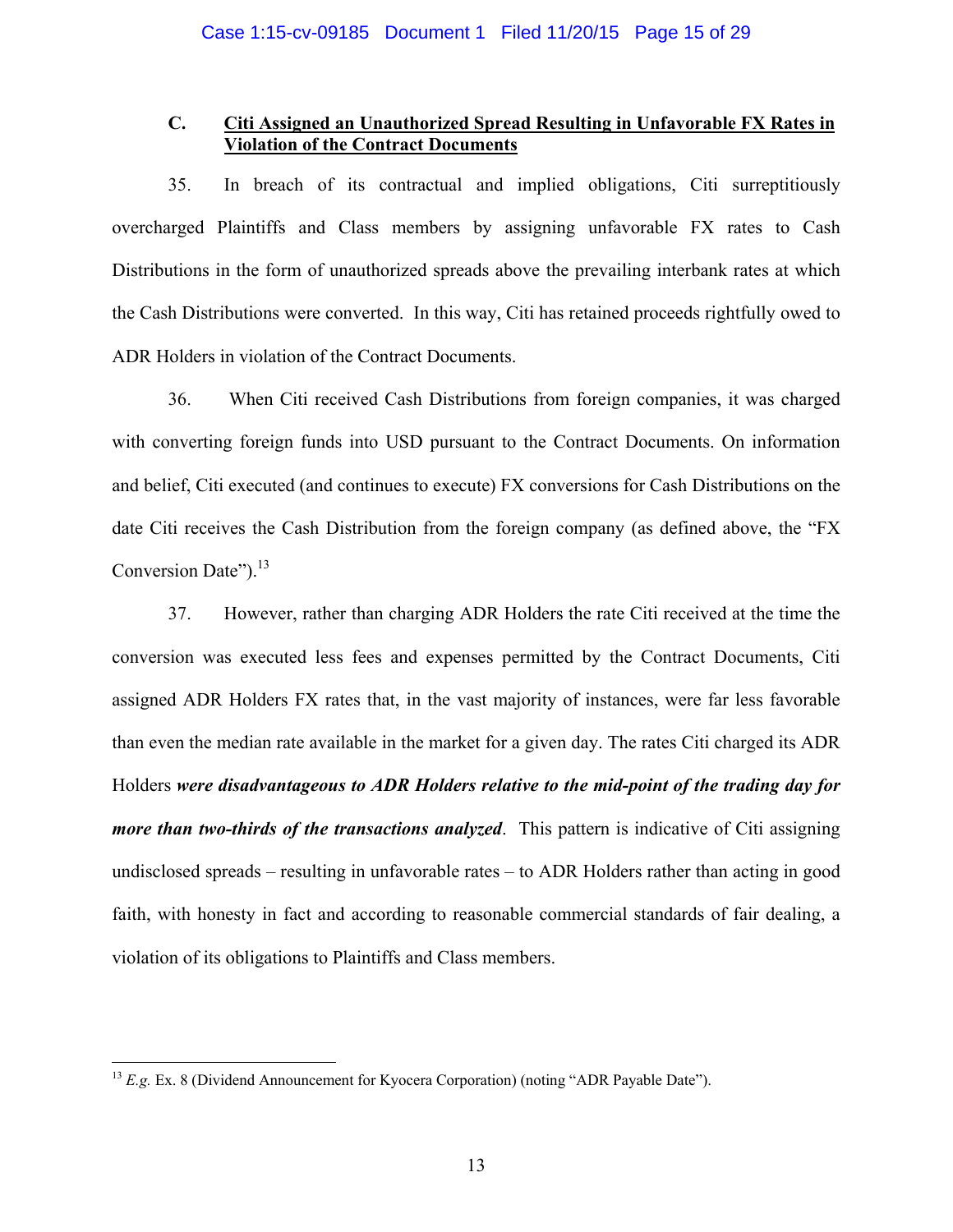#### Case 1:15-cv-09185 Document 1 Filed 11/20/15 Page 16 of 29

38. Shown below is a graph plotting 610 individual FX transactions where Citi converted Cash Distributions into USD during the period 2000 through 2015. The percentages on the x-axis of the graph plot a score for the rates achieved by Citi for daily FX rates relative to the rates available in the interbank market for the given trading day. Trades scored at 100% or greater were executed at the most favorable FX rate within a trading day, whereas trades scored at -100% or lower were executed for Plaintiffs and Class members at the worst possible FX rate within a trading day. The y-axis of the graph represents the frequency at which FX trades were executed at a certain deviation from the median rate.

39. In a normal distribution—unaltered by the addition of a spread—where the FX pricing is competitive, the graph would result in a bell-shaped distribution, or a symmetrical distribution around an average, where the average level has the largest number of observations, and the number of observations gradually reduce as they move away from the average. Any significant divergence from a bell-shaped distribution demonstrates systematic bias in the pricing.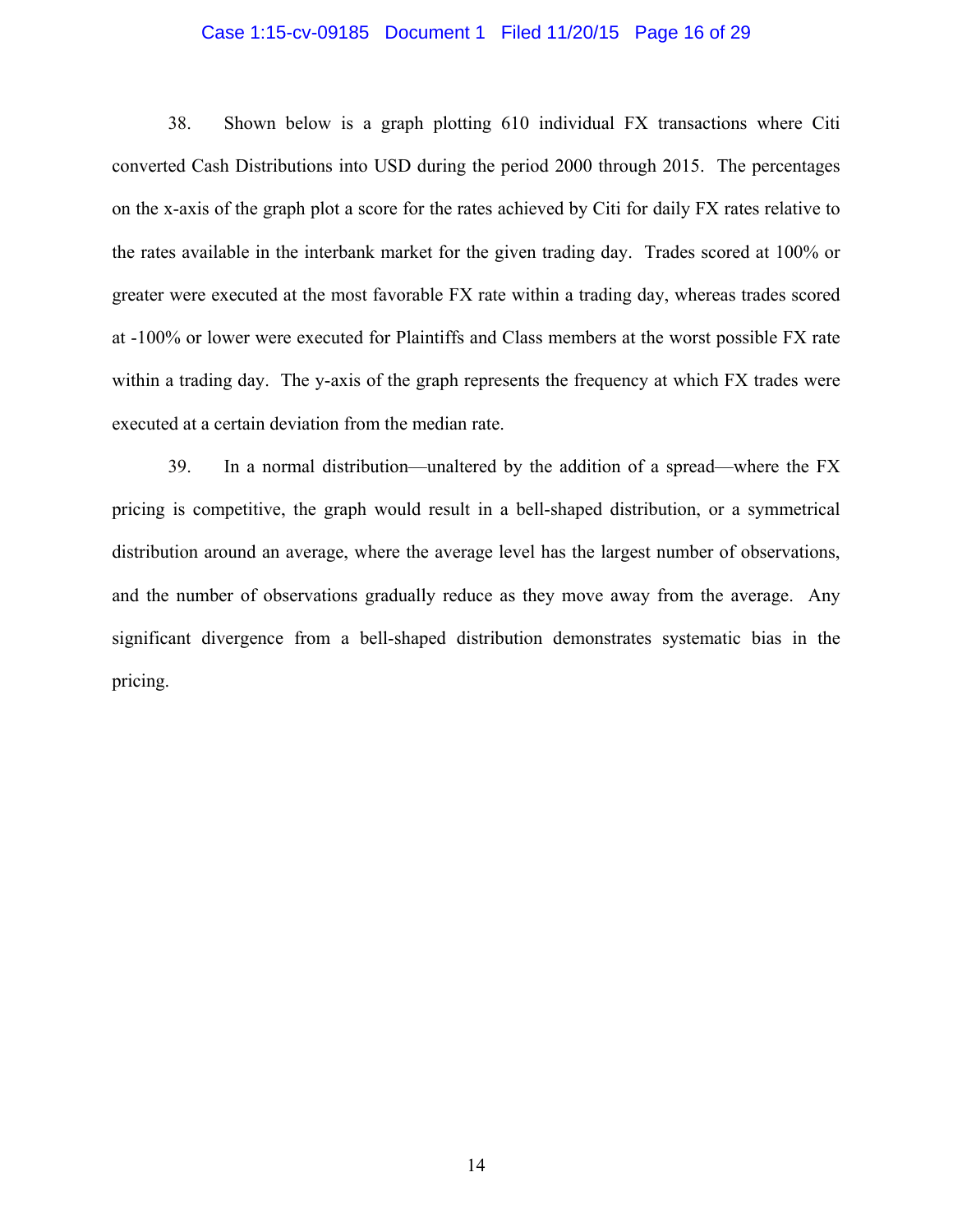



40. As evidenced by the majority of conversions falling on the left side of the above graph, Citi, in the vast majority of FX conversions of Cash Distributions, exchanged foreigndenominated dividends at a rate that was disadvantageous to ADR Holders. Critically, this pattern of executing FX transactions at rates frequently unfavorable to ADR Holders, which extends to FX conversions in 83 different companies and 610 different transactions, cannot be due to chance. Rather, the pattern reflects an intentional effort by Citi to exploit the daily range in FX prices by adding a spread to the rates it actually achieved and thereby retaining monies rightfully owed to Plaintiffs and Class members.

41. The above graph was prepared by examining the rates at which Citi exchanged foreign-denominated dividends (each transaction, a "FX Dividend Conversion") for USD in 610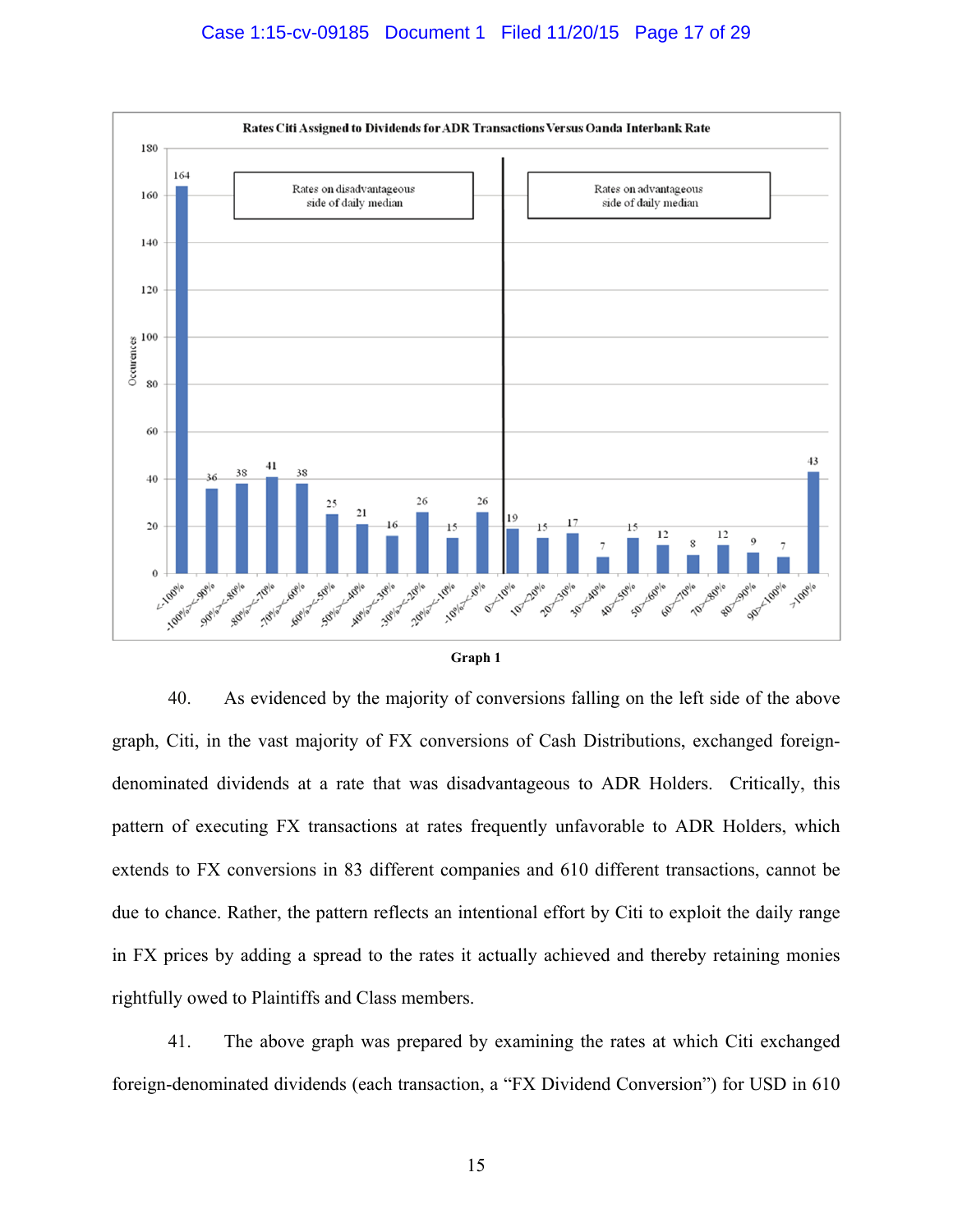#### Case 1:15-cv-09185 Document 1 Filed 11/20/15 Page 18 of 29

instances from 83 unique companies from the period 2000 through 2015. The analysis included comparing the rate stated on Citi's website, $^{14}$  where available, or rates obtained from Bloomberg, for each FX Dividend Conversion, with the publicly available interbank rate for the FX Conversion Date. The individual FX Dividend Conversions performed by Citi were compared to the median interbank rate for the FX Conversion Date and then the FX Dividend Conversions were scored on a scale from -100% to 100% relative to how their respective rates compared to the median interbank rate for the FX Conversion Date. The rates at which investors received the least favorable FX Dividend Conversions are negative (with -100% equal to the least favorable rate available in the Interbank market), and the rates at which investors received the most favorable FX Dividend Conversions are positive (with 100% equal to the most favorable rate available in the interbank market).

42. In breach of its contractual and implied obligations owed to Plaintiffs and Class members, the above analysis reveals a pattern whereby Citi acted in bad faith by secretly assigning a spread, and thus unfavorable FX rates, to the conversion of Cash Distributions executed on behalf of Plaintiffs and Class members.

43. In breach of its contractual and implied obligations owed to Plaintiffs and Class members, Citi added a spread to the FX rates for Cash Distributions paid to ADR Holders that was unrelated to the Bank's reasonable and/or actual expenses associated with the FX conversions and was not permitted under the Contract Documents as a charge, expense or fee.

<sup>&</sup>lt;sup>14</sup> https://depositaryreceipts.citi.com/adr/guides/dividends.aspx?pageId=8&subpageid=116. (last accessed November 20, 2015).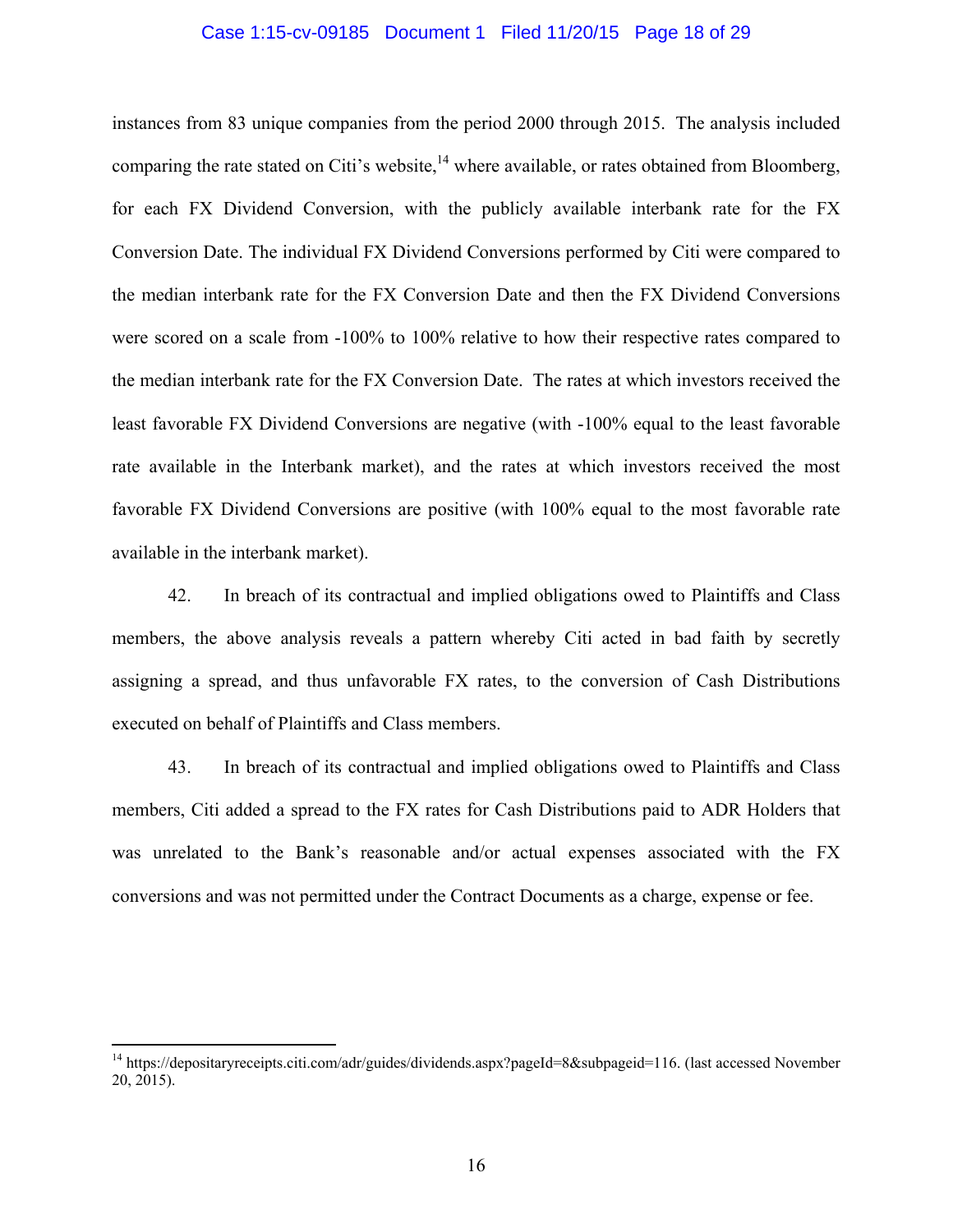#### Case 1:15-cv-09185 Document 1 Filed 11/20/15 Page 19 of 29

44. As illustrated in the chart above, these pricing practices have resulted in ADR Holders getting FX rates that are grossly distorted over what they should have obtained absent the spread added by Citi.

45. Upon information and belief, as a result of this conduct, during the Class Period, Citi generated millions of dollars in unauthorized profits at the expense of ADR Holders in breach of its contractual and implied duties to Plaintiffs and Class members. Accordingly, Plaintiffs bring this suit, individually and as a class action on behalf of all similarly affected clients, to recover all retained monies and damages resulting from Citi's breach of the Contract Documents and to enjoin Citi from any further breach of the Contract Documents and/or its implied duties.

## **D. Citi Actively Concealed its Practices**

46. Citi possessed material information related to the FX rates available in the interbank market at the time it received the ADR Cash Distributions from foreign companies, and failed to provide this information to Plaintiffs and Class members. Plaintiffs and Class members had no way of obtaining this information or uncovering the Bank's pricing practices without a systematic analysis of *every single* FX conversions of Cash Distributions across multiple ADRs for an extended period of time, such as the one Plaintiffs have conducted herein.

47. During the Class Period, and continuing to present, Citi provided Plaintiffs and Class members with "Dividend Announcements" detailing Cash Distributions paid on ADRs. *See, e.g.,* Ex. 8 (Dividend Announcement for Kyocera Corp.). The Dividend Announcements did not disclose the time of day at which the underlying trade was executed, or that the Bank was profiting from the spread on FX rates. Citi did not time-stamp FX conversions, leaving Plaintiffs and Class members (a) unaware of the exact time, and therefore the actual value, of the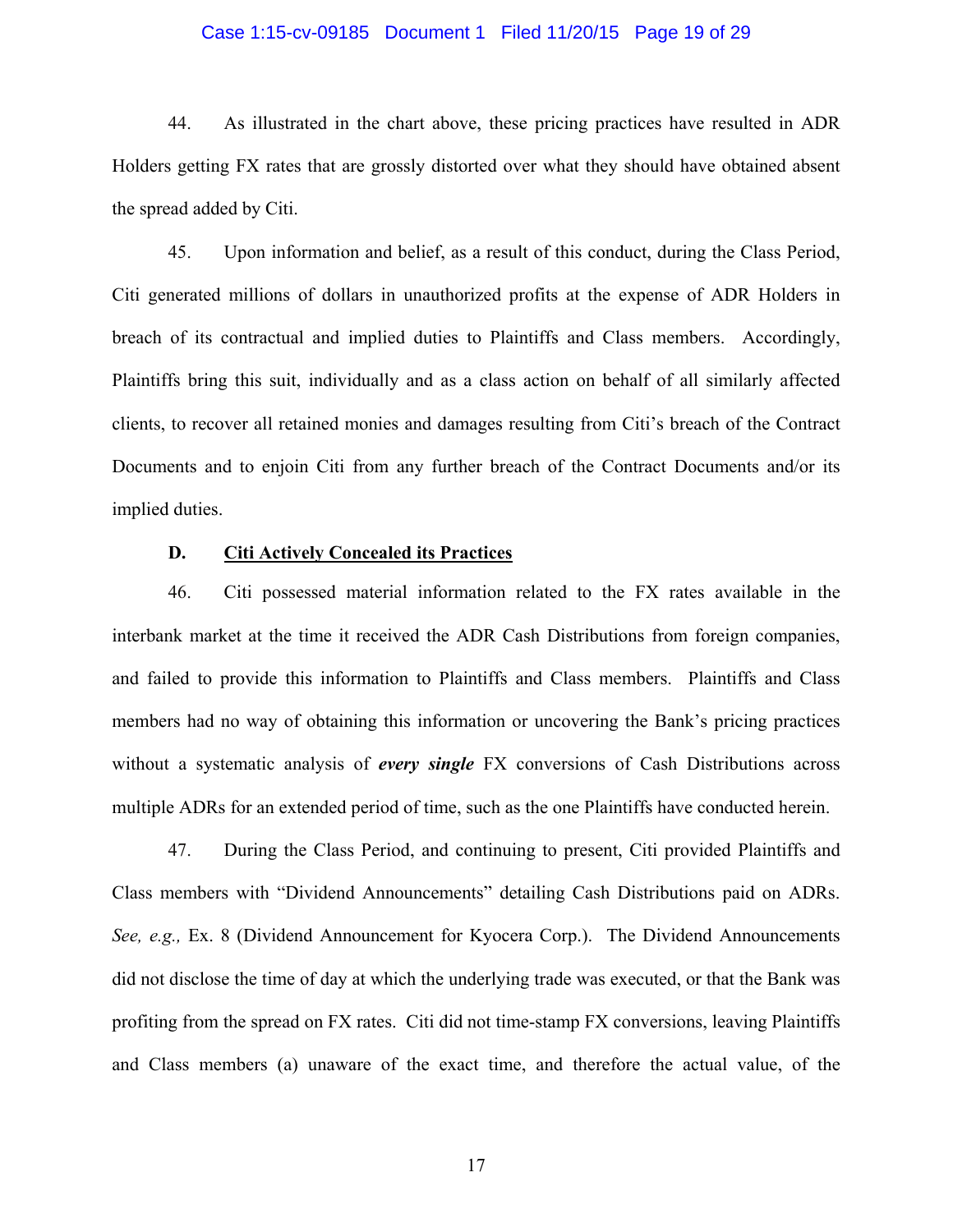#### Case 1:15-cv-09185 Document 1 Filed 11/20/15 Page 20 of 29

currencies exchanged in the FX Dividend Conversions; and (b) unable to detect any pattern of manipulation in the rates being assigned to Cash Distributions to ADR Holders.

48. As a result of the manner and method of Citi's reporting to ADR Holders, Defendants' breaches of its contractual and implied obligations under the Contract Documents have been inherently undiscoverable until now. Plaintiffs and Class members did not know, and through the exercise of due diligence, could not have known, of Citi's wrongful acts giving rise to their claims and damages prior to Plaintiffs' investigation.

49. Plaintiffs and Class members affirmatively plead the doctrines of fraudulent concealment and the discovery rule, and allege that their claims are not precluded by the applicable statutes of limitations.

## **E. Citi Continues to Charge ADR Holders Impermissible FX Fees**

50. Based on information and belief, Citi continues to charge and retain a spread on the conversion of Cash Distributions for ADR Holders in breach of the Contract Documents.

51. Citi's continued collection of FX conversion fees that are not permitted under the Contract Documents (and that are unrelated to its reasonable expenses) is a violation of its contractual and implied duties to Plaintiffs and Class members.

## **V. CLASS ACTION ALLEGATIONS**

52. Plaintiffs bring this class action pursuant to Federal Rules of Civil Procedure  $23(a)$ ,  $(b)(2)$  and  $(b)(3)$  on behalf of all persons or entities who, from or after at least January 1, 2000 to the present (the "Class Period"), are or were holders of depositary receipts for which Citi served as the depositary bank and converted foreign-currency dividends or other distributions into USD (the "Class"). Excluded from the Class are Citi and its officers, directors, legal representatives, heirs, successors, corporate parents, subsidiaries, and/or assigns.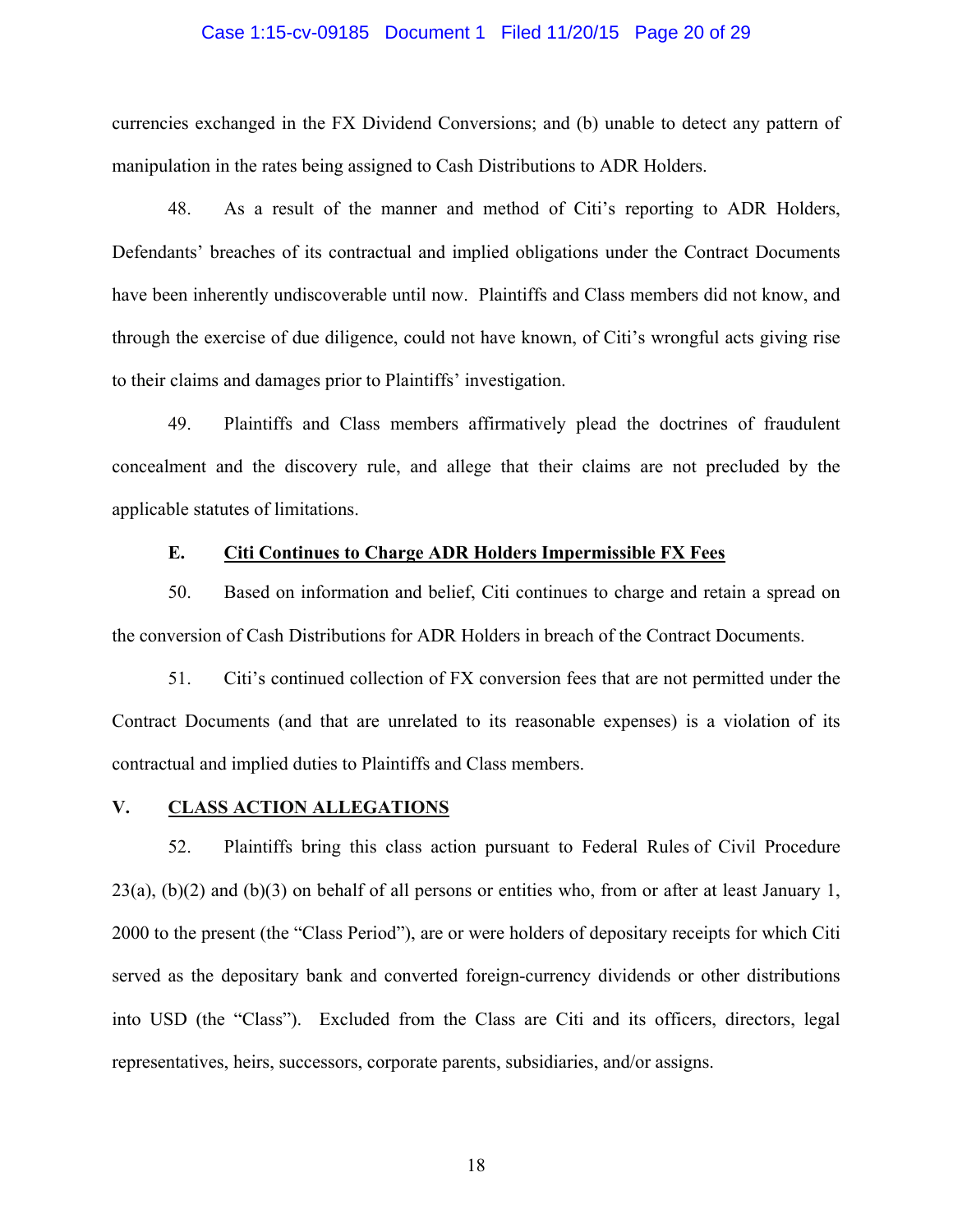#### Case 1:15-cv-09185 Document 1 Filed 11/20/15 Page 21 of 29

53. The members of the Class are so numerous that joinder of all members is impracticable. Plaintiffs believe that there are hundreds, if not thousands, of proposed Class members.

54. Citi continues to breach its contractual and implied duties to Plaintiffs and Class members on grounds that apply generally to the Class so that final injunctive relief is appropriate with respect to the Class as a whole.

55. Common questions of law and fact exist as to all members of the Class and predominate over any questions solely affecting individual members of the Class. These common questions include, but are not limited to:

- (a) Whether Citi imposes FX rates for ADR Cash Distributions that reflect a spread over and above the to the FX rates the Bank received and/or the interbank trading rate at the time of execution;
- (b) Whether Citi improperly deducts impermissible and/or unreasonable charges from Cash Distributions paid to ADR Holders;
- (c) Whether Citi is in breach of and/or breached its contractual obligations owed to ADR Holders by charging FX fees that are not permitted under the Contract Documents;
- (d) Whether Citi is in breach of and/or breached its implied covenant of good faith and fair dealing by charging and not disclosing FX fees in the form of a spread over the interbank trading rates at the time of execution or the FX rate Citi actually received;
- (e) Whether Citi is in breach of and/or breached its contractual obligations owed to ADR Holders by failing to disclose the FX rate at which the Bank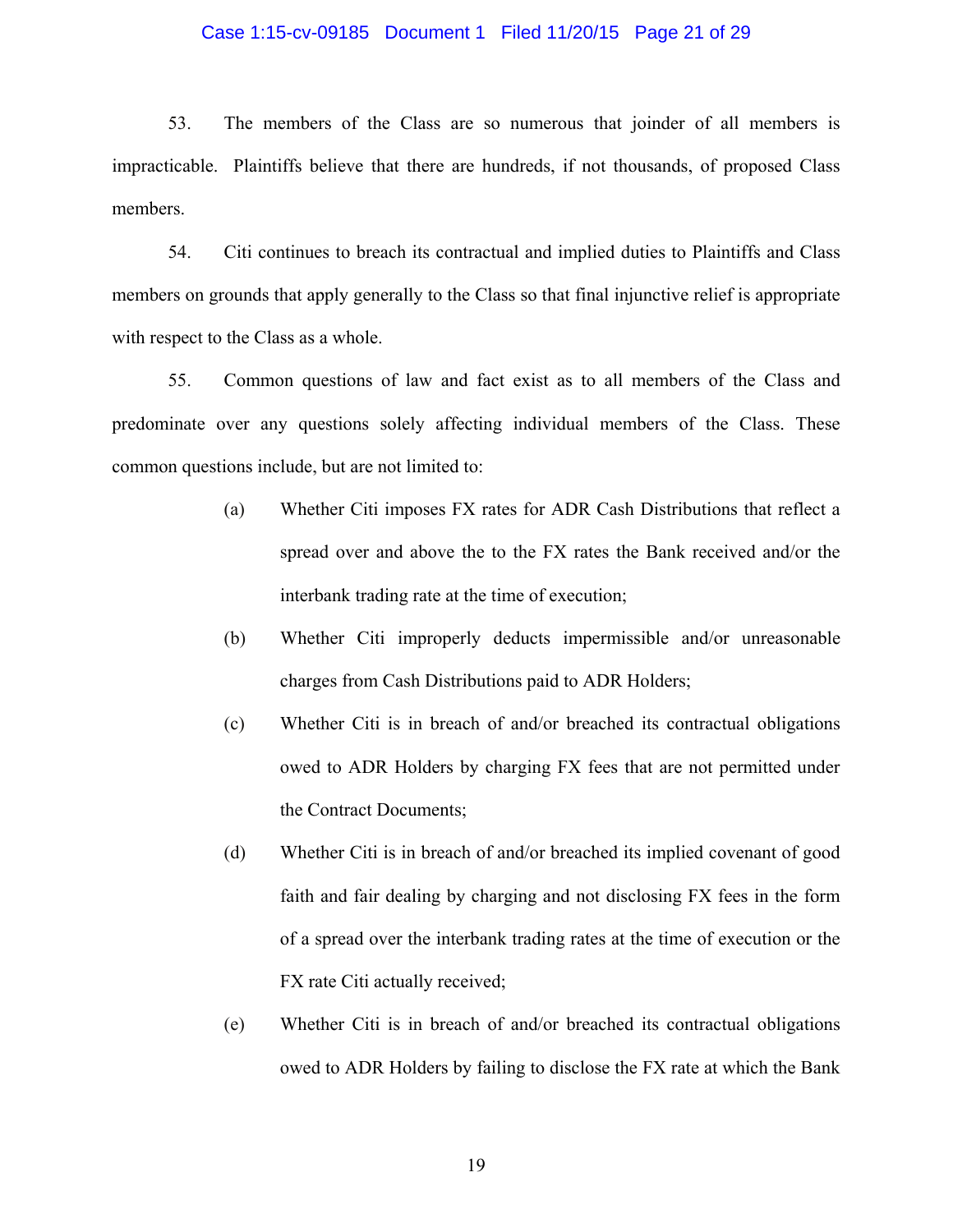received Cash Distributions, the unreasonable nature of the FX rates it charges ADR Holders, and that the Bank is earning fees over and above those contractually permitted;

- (f) Whether Citi has converted assets belonging to Plaintiffs and Class members;
- (g) Whether Plaintiffs and Class members suffered monetary damages as a result of Citi's conduct; and
- (h) The appropriate measure of damages.

56. Plaintiffs' claims are typical of the claims of the Class. As alleged herein, Plaintiffs and Class members all sustained damages arising out of Defendants' unlawful course of conduct.

57. Plaintiffs are willing and prepared to serve the proposed Class in a representative capacity with all of the obligations and duties material thereto. Plaintiffs will fairly and adequately protect the interests of the Class and have no interests adverse to, or which conflict with, the interests of other members of the Class.

58. Plaintiffs' interests are co-extensive with and not antagonistic to those of absent Class members. Plaintiffs will undertake to represent and protect the interests of absent Class members.

59. Plaintiffs have engaged the services of the undersigned counsel. Counsel is experienced in complex class action litigation, will adequately prosecute this action, and will assert and protect the rights of, and otherwise represent, Plaintiffs and absent Class members.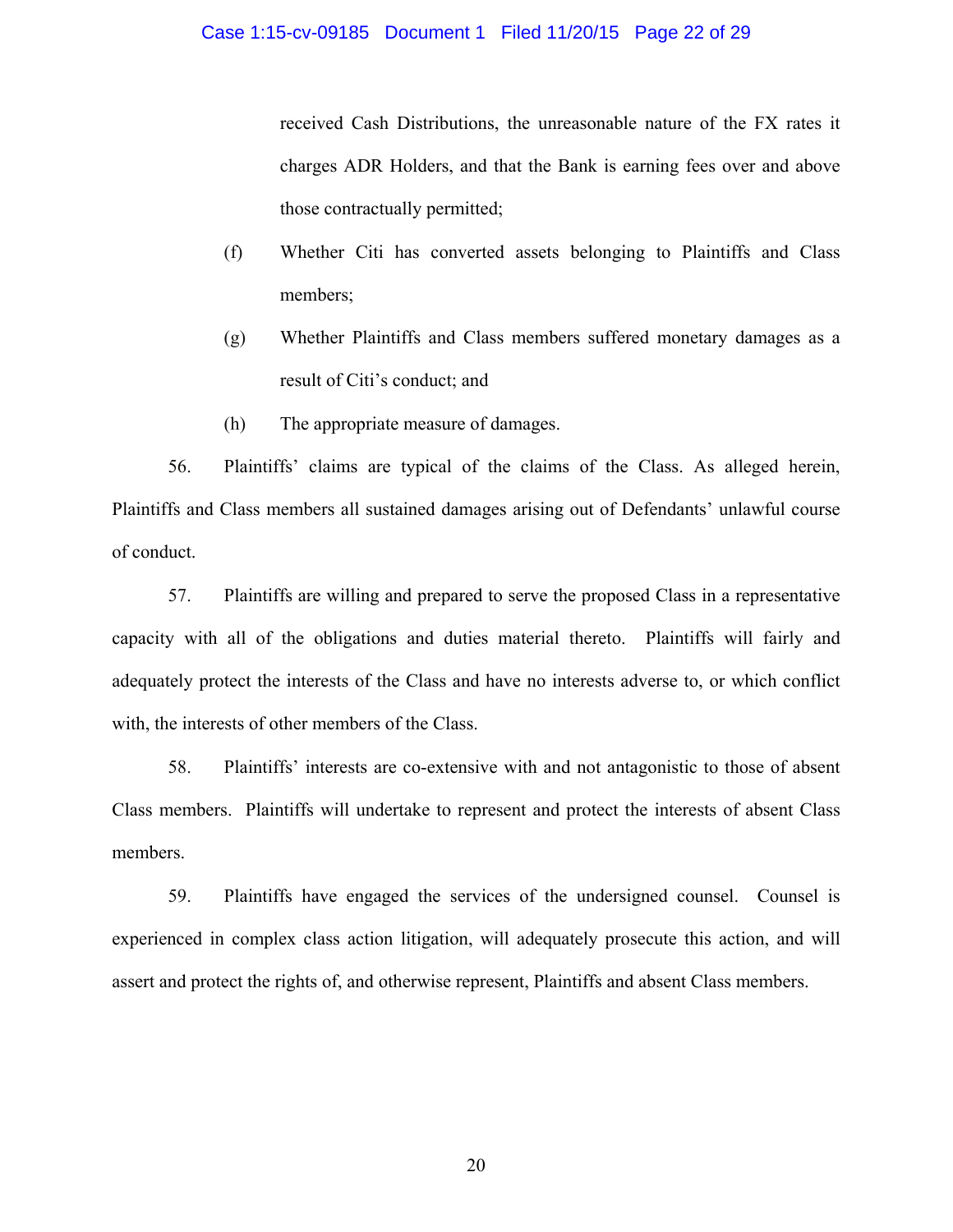#### Case 1:15-cv-09185 Document 1 Filed 11/20/15 Page 23 of 29

60. The questions of law and fact common to the Class, as summarized above, predominate over any questions affecting only individual members, in satisfaction of Rule 23(b)(3), and each such common question warrants class certification under Rule 23.

61. A class action is superior to other available methods for the adjudication of this controversy. Individualized litigation increases the delay and expense to all parties and the court system given the complex legal and factual issues of the case, and judicial determination of the common legal and factual issues essential to this case would be far more fair, efficient, and economical as a class action maintained in this forum than in piecemeal individual determinations.

62. Plaintiffs know of no difficulty that will be encountered in the management of this litigation that would preclude its maintenance as a class action. Compared to individualized actions, the class action device presents far fewer management difficulties, and provides the benefits of single adjudication, economy of scale, and comprehensive supervision by a single court.

#### **VI. COUNTS**

## **COUNT I BREACH OF CONTRACT**

### **(Against Citibank, N.A.)**

63. Plaintiffs restate and incorporate the allegations contained in each paragraph above as though fully set forth herein.

64. Plaintiffs and Class members purchased ADRs and accepted the contractual terms offered by Citibank in the Deposit Agreements by agreeing to become a party to the Deposit Agreement corresponding to each ADR that was purchased. The ADRs and their terms were annexed to and incorporated into the Deposit Agreements.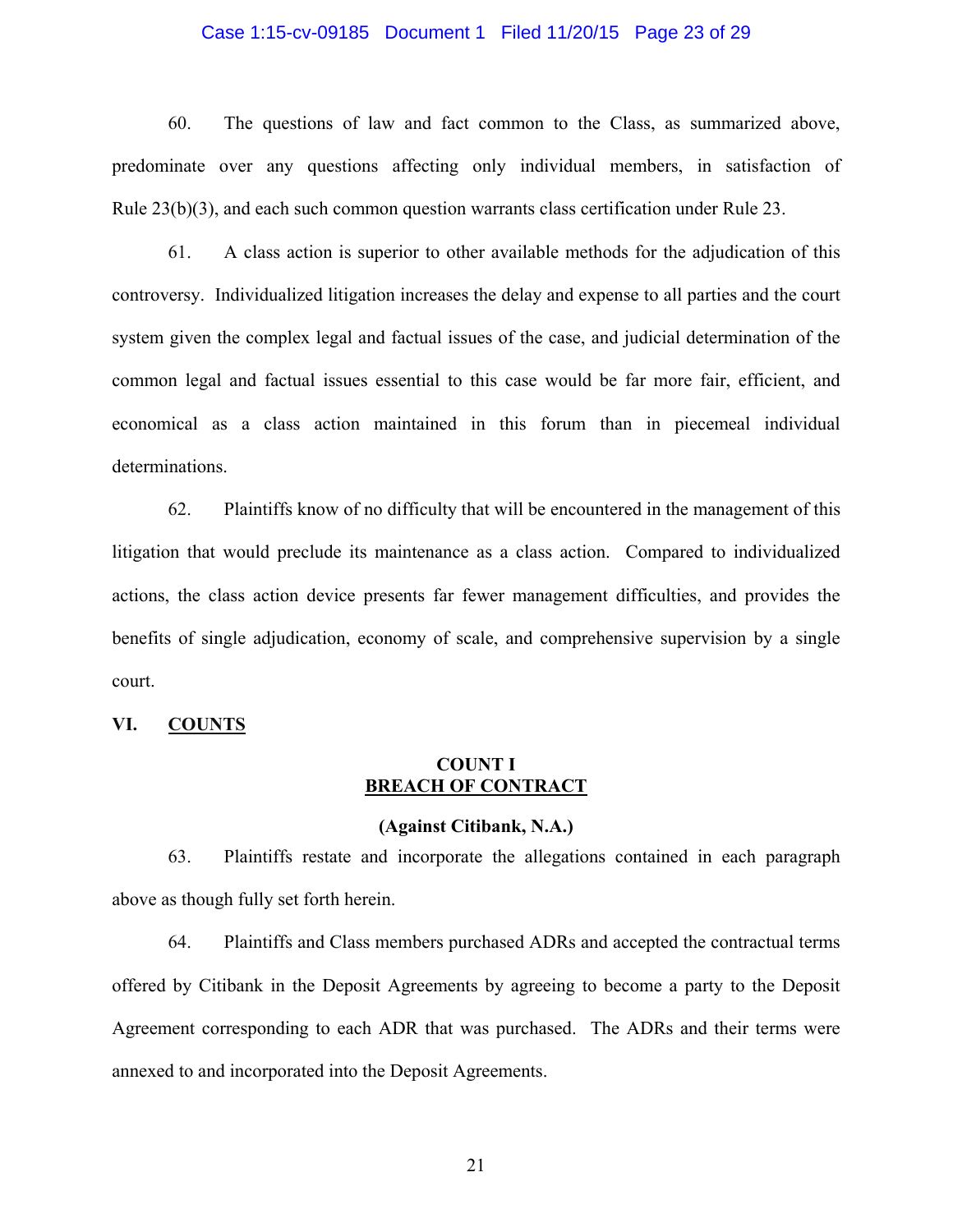#### Case 1:15-cv-09185 Document 1 Filed 11/20/15 Page 24 of 29

65. The Deposit Agreements and the ADRs (collectively, the "Contract Documents") make up a valid and enforceable contract. Citibank, Plaintiffs and Class members are parties to and bound by the terms and provisions of the Contract Documents, and the Contract Documents are substantially uniform across all ADRs and Class members.

66. The Contract Documents set forth Citibank's obligations and duties to ADR Holders and require Citibank to convert foreign currency received through Cash Distributions to USD in "good faith" or "without negligence or bad faith," and in observance of reasonable commercial standards of fair dealing. Moreover, the Contract Documents specifically enumerate the lawful fees that Citibank may charge ADR Holders.

67. Plaintiffs and Class members have no control over FX conversions related to Cash Distributions and no knowledge of the FX rate available at the time of the trade execution. Citi has sole knowledge of the time the Cash Distribution is received and the reasonable interbank FX rate available at that time, as well as the FX rate the Bank actually received.

68. Citibank breached its obligations and duties under the Contract Documents by assigning unfavorable FX rates to the conversion of Cash Distributions for ADR Holders.

69. Citibank breached its obligations and duties under the Contract Documents by deducting an additional amount from Cash Distributions paid to ADR Holders in the form of a spread added to the FX rates actually achieved for FX conversions. This spread was unrelated to the Bank's reasonable and/or actual expenses associated with the FX conversions and was not permitted as a fee under the Contract Documents.

70. Citibank breached its obligations and duties by retaining monies rightfully owed to Plaintiffs and Class members under the Contract Documents.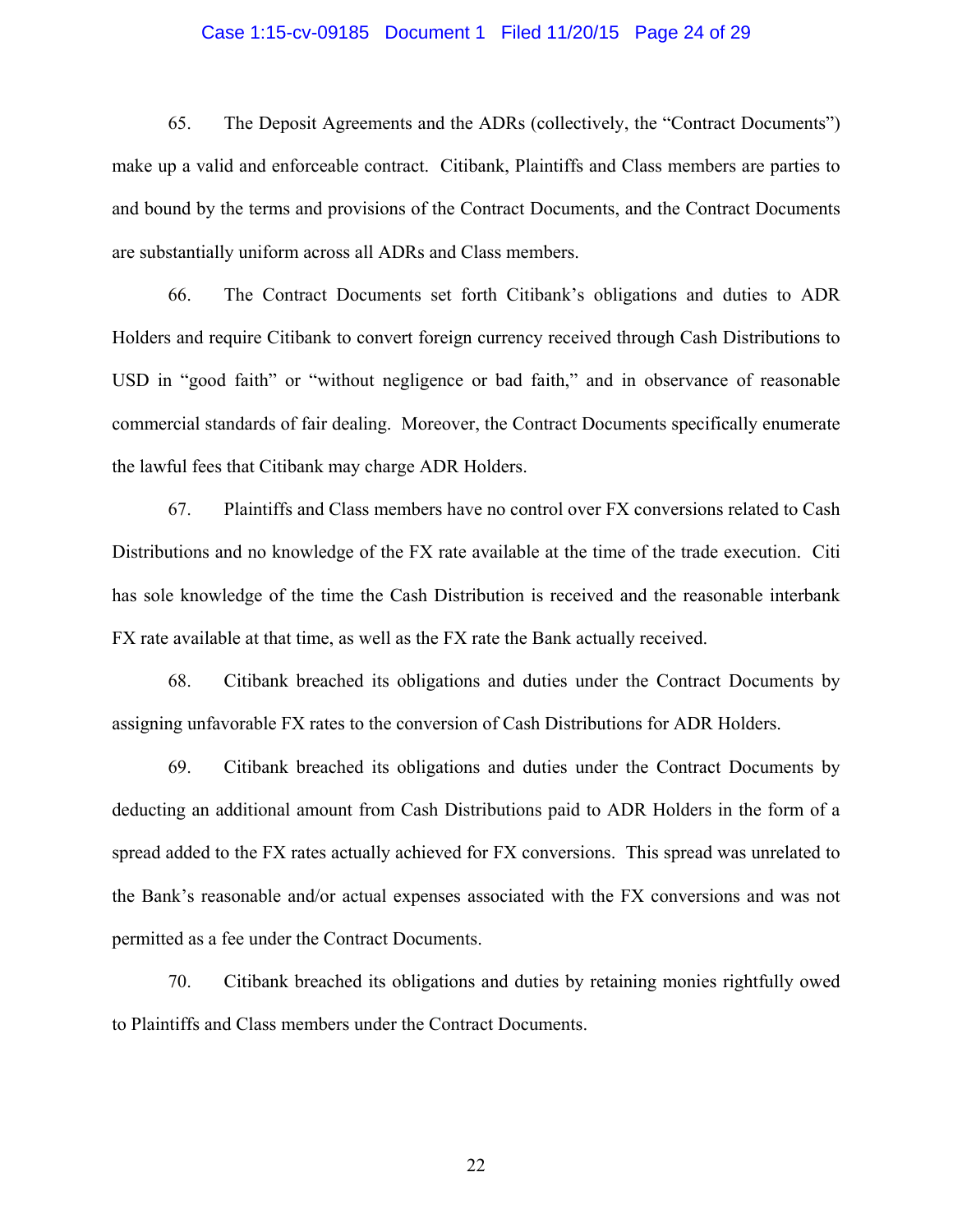#### Case 1:15-cv-09185 Document 1 Filed 11/20/15 Page 25 of 29

71. To date, Citibank continues to breach its obligations and duties under the Contract Documents by charging a spread on FX conversions of ADR Holders' Cash Distributions, which is neither a permissible fee nor reasonable expense under the Contract Documents.

72. Plaintiffs and Class members performed their duties under the Contract Documents.

73. Plaintiffs and Class members have been and continue to be damaged as a direct and proximate result of Citibank's breach of its obligations and duties under the Contract Documents, and Citibank's retention of Plaintiffs' and Class Members' Cash Distributions, and are entitled to damages.

## **COUNT II BREACH OF IMPLIED COVENANT OF GOOD FAITH AND FAIR DEALING**

### **(Against Citibank, N.A.)**

74. Plaintiffs restate and incorporate the allegations contained in each paragraph above as though fully set forth herein.

75. Citibank is subject to an implied covenant of good faith and fair dealing under the Contract Documents. Under that implied covenant, at all times, Citibank was obligated to execute FX transactions on ADR Cash Distributions with good faith, honesty in fact and the observance of reasonable commercial standards of fair dealing. The implied covenant protects Plaintiffs and Class members from self-dealing by the Bank.

76. Citibank breached its implied covenant of good faith and fair dealing by assigning FX rates in a manner intended to deprive Plaintiffs and Class members of the benefits of their Contract Documents—specifically, their rightful Cash Distributions.

77. Based on the allegations herein, Citibank failed to act in good faith, consistent with its implied covenant of good faith and fair dealing.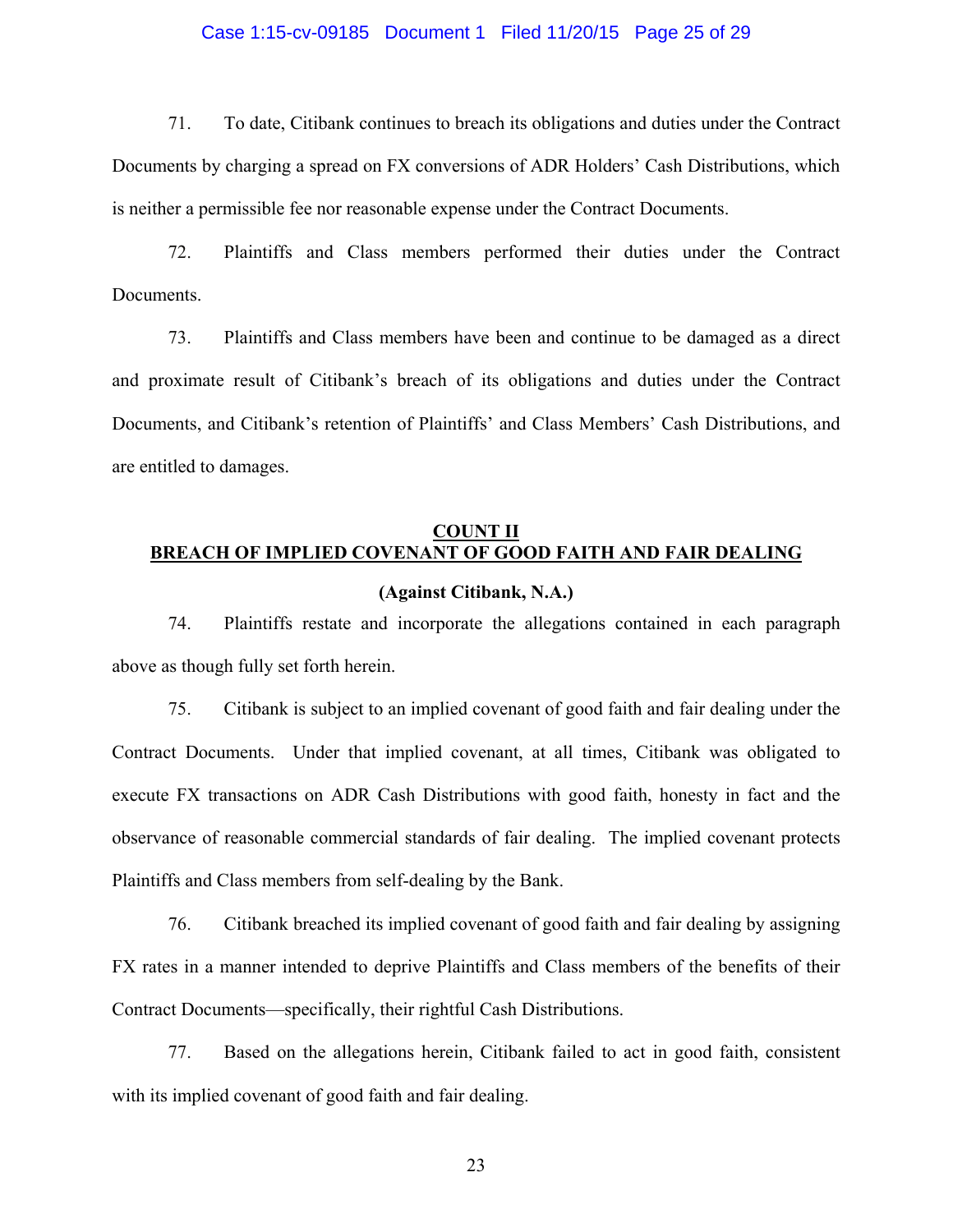#### Case 1:15-cv-09185 Document 1 Filed 11/20/15 Page 26 of 29

78. Citibank's acts were deliberately undertaken to wrongfully deprive Plaintiffs and Class members of their lawful right to receive ADR Cash Distributions at reasonable FX rates. Citibank engaged in self-dealing by charging unfavorable rates to ADR Holders in order to pocket the spread and reap profits at ADR Holders' expense.

79. As a direct and proximate cause of Citibank's breach of its implied covenant of good faith and fair dealing, Plaintiffs and Class members have suffered injury and incurred damages, which they are entitled to recover from Citibank.

80. Citibank continues to breach its implied covenant of good faith and fair dealing by deducting unreasonable FX conversion fees to siphon monies rightfully owed to ADR Holders, and Plaintiffs and Class members continue to suffer injury and incur damages.

## **COUNT III CONVERSION**

#### **(Against All Defendants)**

81. Plaintiffs restate and incorporate the allegations contained in each paragraph above as though fully set forth herein.

82. Defendants wrongfully and intentionally caused and/or cause deductions to be taken from Plaintiffs' and Class members' ADR Cash Distributions.

83. Pursuant to their rights under the Contract Documents, Plaintiffs and Class members hold possessory rights or interests, and are entitled to receive converted USD equivalents of the ADR Cash Distributions, less a reasonable fee.

84. By charging ADR Holders unreasonable and grossly unfavorable FX rates to extract an additional fee not permitted by the Contract Documents, Defendants unlawfully retained a portion of the ADR Cash Distributions to which Plaintiffs and the Class hold possessory rights or interests.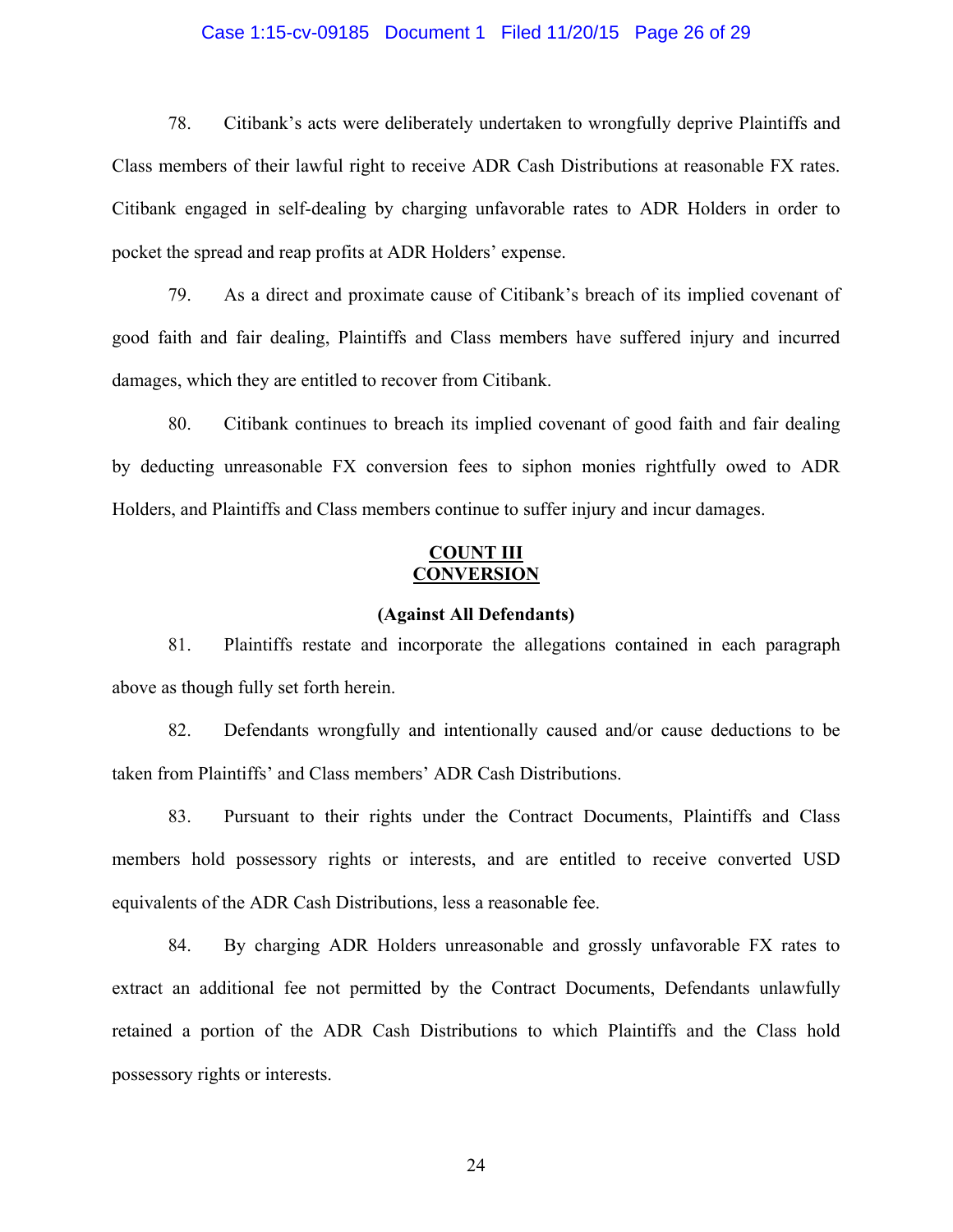#### Case 1:15-cv-09185 Document 1 Filed 11/20/15 Page 27 of 29

85. Defendants retained these funds unlawfully without the consent of Plaintiffs or Class members and deprived them of exercising control over the funds which belong to Plaintiffs and Class members.

86. Defendants continue to unlawfully charge and retain impermissible fees on the conversion of Cash Distributions for ADR Holders.

87. Defendants intend to permanently deprive Plaintiffs and Class members of these funds, which are specific and readily identifiable pursuant to documents in the control of the Bank.

88. As a direct and proximate result of Defendants' wrongful conduct as alleged herein, Plaintiffs and Class members have suffered and suffer injury and damages and are entitled to recover from Defendants all damages, costs and amounts wrongfully converted.

### **VII. PRAYER FOR RELIEF**

WHEREFORE, Plaintiffs requests the following:

- (a) Certification of this action as a class action pursuant to Rule 23 of the Federal Rules of Civil Procedure, declaring Plaintiffs as Class representatives and Plaintiffs' counsel as counsel for the Class;
- (b) An Order enjoining Defendants from any further breach of the Contract Documents and/or their implied duties;
- (c) Compensatory, consequential, and general damages in an amount to be determined at trial;
- (d) Disgorgement and/or restitution of all earnings, profits, compensation, and benefits received by Defendants as a result of their unlawful acts, omissions, and practices, and the imposition of an equitable constructive trust over all such amounts for the benefit of the Class;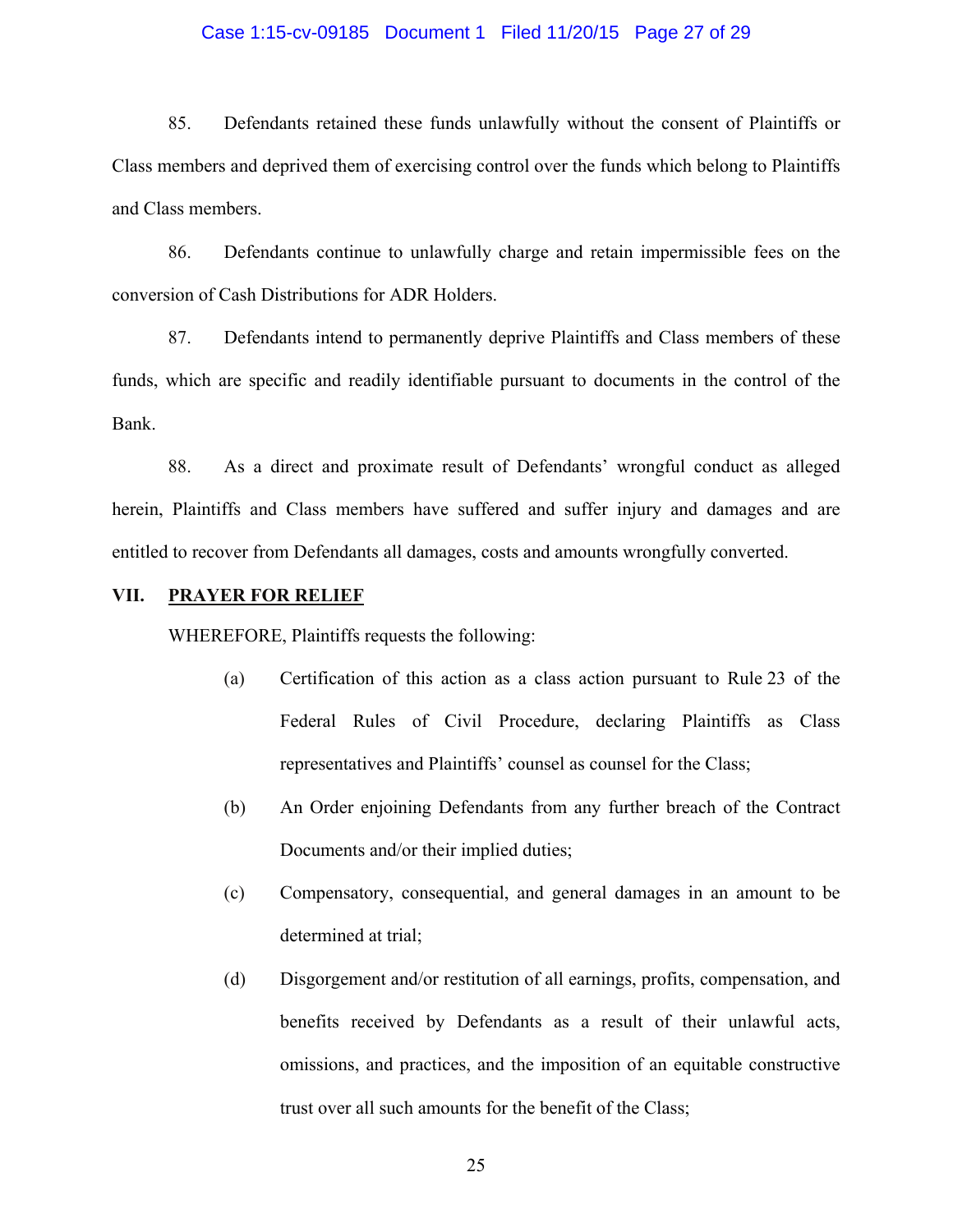- (e) Punitive damages for each claim to the maximum extent available under the law due to the outrageous nature of Defendants' willful and wanton disregard for the rights of Plaintiffs and Class members;
- (f) Costs and disbursements of the action;
- (g) Pre- and post-judgment interest;
- (h) Reasonable attorneys' fees and costs; and
- (i) Such other and further relief as this Court may deem just and proper.

## **VIII. JURY TRIAL DEMANDED**

A jury trial is hereby demanded.

Dated: November 20, 2015

/s/ Sharan Nirmul **KESSLER TOPAZ MELTZER & CHECK, LLP**  Joseph H. Meltzer Sharan Nirmul Ethan Bartlieb (pro hac vice motion to be filed) Jonathan Neumann (pro hac vice motion to be filed) 280 King of Prussia Road Radnor, PA 19087 Tel: (610) 667-7706 Fax: (610) 667-7056 Email: jmeltzer@ktmc.com Email: snirmul@ktmc.com Email: ebartlieb@ktmc.com Email: jneumann@ktmc.com

 G. Chadd Mason (pro hac vice motion to be filed) Arkansas Bar No. 93035 **MASON LAW FIRM, PLC** P.O. Box 1265 Fayetteville, AR 72702-1265 (479) 442-6464